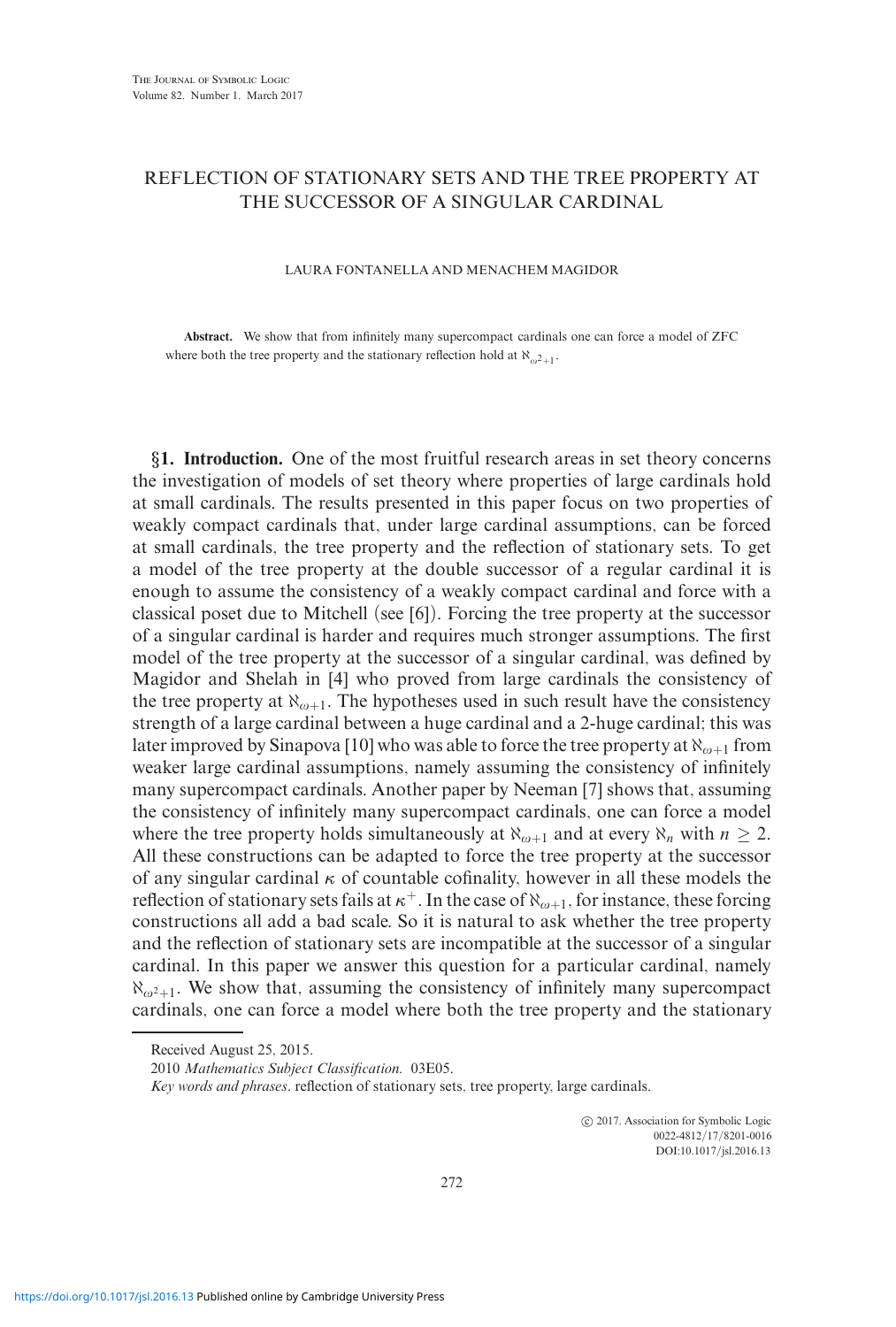set reflection hold at  $\aleph_{\omega^2+1}$ . Whether the same can be proven for  $\aleph_{\omega+1}$  remains an open problem.

We will use a forcing construction due to Magidor and Shelah [5] that was introduced to define a model where  $\aleph_{\omega^2+1}$  satisfies a strong reflection principle, denoted  $\Delta_{\aleph_{\omega^2},\aleph_{\omega^2+1}}$ . The principle is defined as follows.

DEFINITION 1.1. Given two cardinals  $\kappa < \lambda$ ,  $\Delta_{\kappa,\lambda}$  is the statement that for every cardinal  $\mu < \kappa$ , for every stationary set  $S \subseteq E_{\leq \kappa}^{\lambda} := {\alpha < \lambda; \operatorname{cof}(\alpha) < \kappa}$  and for every algebra A on  $\lambda$  with  $\mu$  operations, there exists a subalgebra  $A'$  of order type a regular cardinal  $\eta < \kappa$  such that  $S \cap A'$  is stationary in sup( $A'$ ).

Let us denote by  $\Delta_{\leq \lambda,\lambda}$  the principle  $\forall \kappa < \lambda \Delta_{\kappa,\lambda}$ . Under this principle it is possible to prove several 'compactness' results, namely theorems where, given a structure of size  $\lambda$ , properties of substructures of size  $\leq \kappa$  imply a global property for the whole structure. For instance, assuming  $\Delta_{\leq \lambda,\lambda}$  one can prove that every almost free Abelian group of size  $\lambda$  is free (where 'almost free' means that every subgroup of smaller size is free). Magidor and Shelah proved in [5] that assuming the consistency of infinitely many supercompact cardinals, there exists a model of  $ZFC+GCH$  where  $\Delta_{\aleph_{\omega^2},\aleph_{\omega^2+1}}$ holds. The results presented in [5] combined with other previous results (see [1], [8], [9]) showed also that  $\aleph_{\omega^2+1}$  is the smallest regular cardinal  $\lambda$  that can consistently satisfy  $\Delta_{\langle \lambda, \lambda \rangle}$ . In this paper we prove that in the Magidor–Shelah's model,  $\aleph_{\omega^2+1}$ satisfies even the tree property.

Theorem 1.2. *Assuming the consistency of infinitely many supercompact cardinals,*  $t$ here exists a model of  ${\rm ZFC}$  where both  $\Delta_{\aleph_{\omega^2},\aleph_{\omega^2+1}}$  and the tree property at  $\aleph_{\omega^2+1}$  hold.

The principle  $\Delta_{\kappa,\lambda}$  expresses a strong form of reflection, in particular  $\Delta_{\leq \lambda,\lambda}$  implies the reflection of stationary subsets of  $\lambda$ . It follows from Theorem 1.2 that, assuming the consistency of infinitely many supercompact cardinals,  $\aleph_{\omega^2+1}$  can consistently satisfy both the tree property and  $\Delta_{\aleph_{\omega^2}, \aleph_{\omega^2+1}}$ , hence the stationary set reflection.

In the second part of this paper we show that  $\Delta_{N_{\omega^2}, N_{\omega^2+1}}$  does not imply the tree property at  $\aleph_{\omega^2+1}$ . More precisely, we prove the following theorem.

Theorem 1.3. *Assuming the consistency of infinitely many supercompact cardinals, we can force a model of* ZFC *where* Δ<sup>ℵ</sup>*-*<sup>2</sup> *,*ℵ*-*2+1 *holds while the tree property fails at*  $\aleph_{\omega^2+1}$ .

The paper is organized as follows. In Section 2 we recall some classical results that will be used repeatedly in the proofs of Theorems 1.2 and 1.3. In Sections 3 and 4 we present Magidor–Shelah's forcing construction for building a model of  $\Delta_{\aleph_{\omega^2},\aleph_{\omega^2+1}}$ . In Section 5 we prove that in the Magidor–Shelah's model the tree property holds at  $\aleph_{\omega^2+1}$ , so we prove Theorem 1.2. Finally, Section 6 is devoted to the proof of Theorem 1.3.

*§***2. Preliminaries.** In this section we list some classical results about forcing that preserve Aronszajn trees. We recall that a *κ*-Aronszajn tree is a *κ*-tree with no cofinal branches. To simplify the notation, we will always assume that our  $\kappa^+$ -trees are subsets of  $\kappa^+ \times \kappa$ , and that for every  $\alpha < \kappa^+$  the  $\alpha$ -th level of the tree Lev<sub> $\alpha$ </sub> $(T)$ is a subset of  $\{\alpha\} \times \kappa$ .

A simple argument shows that if *T* is a  $\kappa$ -Aronszajn tree and  $\mathbb P$  is a  $\kappa$ -Knaster forcing notion, then *T* remains Aronszajn after forcing with  $\mathbb{P}$  : otherwise, if  $\dot{b}$  is a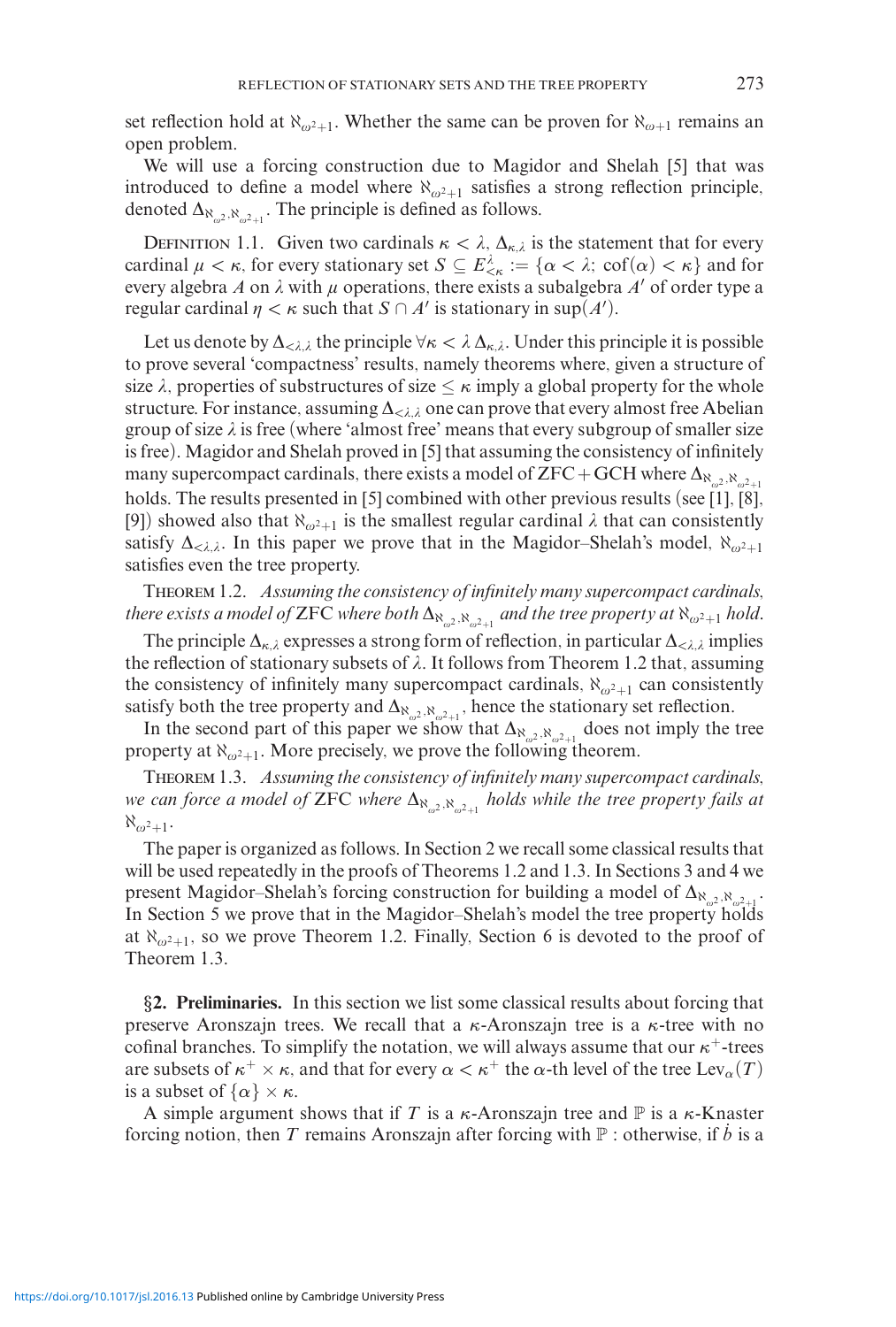name for a cofinal branch on *T*, then we can pick for every  $\alpha < \kappa$  a condition  $p_{\alpha}$ deciding the value of  $\dot{b} \cap \alpha$ . By the Knaster property there exists a cofinal subset *I*  $\subseteq$  *κ* such that the conditions in the sequence  $\langle p_\alpha : \alpha \in I \rangle$  are pairwise compatible. Say that  $p_{\alpha} \Vdash \dot{b} \cap \alpha = t_{\alpha}$  for each  $\alpha$ , then  $\{t_{\alpha}; \alpha \in I\}$  is a cofinal branch for *T*, contradicting  $T$  is  $\kappa$ -Aronszajn. The following lemma by Unger show that for a forcing  $\mathbb P$  to preserve *κ*-Aronszajn trees it is enough that  $\mathbb P \times \mathbb P$  has the *κ*-chain condition.

LEMMA 2.1 (Unger [11]). *Let*  $\mathbb P$  *be a forcing notion such that*  $\mathbb P \times \mathbb P$  *is*  $\kappa$ -*c.c. Then* P *has the κ-approximation property, i.e., given a set of ordinals A in a* P*-generic extension*  $V[G]$ *, if*  $A \cap x \in V$  *for every*  $x \in V$  *of size*  $\lt \kappa$ *, then*  $A \in V$ *. In particular, if T is a*  $\kappa$ -tree and  $\mathbb{P} \times \mathbb{P}$  *is*  $\kappa$ -c.c., then forcing with  $\mathbb{P}$  does not add cofinal *branches to T.*

**PROOF.** Suppose for a contradiction that for some ordinal  $\tau$  there exists a P-name *A*˙ such that

$$
\Vdash_{\mathbb{P}} \dot{A} \subseteq \tau, \ \forall x \in [\tau]^{<\kappa} (\dot{A} \cap x \in V) \text{ and } \dot{A} \notin V.
$$

We inductively define conditions  $\langle p_i^0, p_i^1 \rangle_{i \le \kappa}$  in  $\mathbb{P} \times \mathbb{P}$ , sets  $\langle d_i^0, d_i^1 \rangle_{i \le \kappa}$  in  $[\tau]^{<\kappa}$  and a  $\subseteq$ -strictly increasing sequence  $\langle x_i \rangle_{i \leq \kappa}$  in  $[\tau]^{<\kappa}$  such that

- (1) for  $\varepsilon \in \{0,1\}$ ,  $p_i^{\varepsilon} \Vdash \dot{A} \cap x_i = d_i^{\varepsilon}$ ;
- (2)  $d_i^0 \neq d_i^1$  and  $d_i^0 \cap (\bigcup_{j < i} x_j) = d_i^1 \cap (\bigcup_{j < i} x_j)$ .

Suppose we have constructed  $\langle p_i^0, p_i^1 \rangle_{i \le j}$ ,  $\langle d_i^0, d_i^1 \rangle_{i \le j}$  and  $\langle x_i \rangle_{i \le j}$  successfully. Let  $x := \bigcup_{i < j} x_i$  and let *p* be any condition in P deciding the value of  $\overline{A} \cap x$  to be  $d \in [\tau]^{<\kappa}$ . As *Å* does not belong to *V*, we can find  $p_j^0, p_j^1 \leq p$ , distinct  $d_j^0, d_j^1$  and  $x_j \supset x$  such that  $p_j^{\varepsilon} \Vdash \dot{A} \cap x_j = d_j^{\varepsilon}$  for  $\varepsilon \in \{0, 1\}$ . Then  $p_j^{\varepsilon} \Vdash d = \dot{A} \cap x = d_j^{\varepsilon} \cap x$ hence  $d_j^0$  ∩  $x = d = d_j^1$  ∩  $x$ .

Now we claim that  $\langle p_i^0, p_i^1 \rangle_{i \leq \kappa}$  is an antichain, contradicting the  $\kappa$ -chain condition at  $\mathbb{P} \times \mathbb{P}$ . Suppose that for some  $i < j$ , the conditions  $(p_i^0, p_i^1)$  and  $(p_j^0, p_j^1)$  are compatible. Then  $d_j^0 \cap x_i = d_i^0$  and  $d_j^1 \cap x_i = d_i^1$ . By construction  $d_j^0 \cap (\bigcup_{l < j} x_l) =$  $d_j^1 \cap (\bigcup_{l < j} x_l)$ , in particular  $d_j^0 \cap x_i = d_j^1 \cap x_i$ , contradicting  $d_i^0 \neq d_i^1$ .

The following results by Magidor and Shelah shows that forcings with  $\sigma$ -closure preserve Aronszajn trees over successors of singular cardinals of countable cofinality.

Lemma 2.2 (Magidor and Shelah [4, Theorem 5.2]). *Let be a singular cardinal of countable cofinality and let*  $T$  *be a*  $\lambda^+$ -tree. Assume that  $\mathbb P$  *is a*  $\sigma$ -closed poset, then *forcing with*  $\mathbb P$  *does not add cofinal branches to T*.

PROOF. Let  $\dot{b}$  be a P-name for a cofinal branch of *T*, and suppose for a contradiction that such a branch is not in *V*. We can inductively define for every  $n < \omega$ , conditions  $\langle p_s; s \in \infty \rangle$  and ordinals  $\langle \alpha_s; s \in \infty \rangle$  in  $\lambda^+$  such that

- (1)  $s \sqsubset t$  implies  $p_t \leq p_s$ ,
- (2)  $p_{s \cap 0}$  and  $p_{s \cap 1}$  force contradictory information about  $\dot{b} \cap \text{Lev}_{\alpha_s}(T)$ .

Then, we let  $\alpha$  be the limit of all  $\alpha_s$  and, for each  $f \in \mathcal{A}$ , we let  $p_f$  be a lower bound for the sequence  $\langle p_{f|n}$ ;  $n < \omega \rangle$  that decides the value of  $\dot{b} \cap \text{Lev}_{\alpha}(T)$  as  $x_f$ . By construction the *x<sub>f</sub>*'s are pairwise distinct. This implies that  $Lev_\alpha(T)$  has size  $\lambda^{\omega}$ , a contradiction.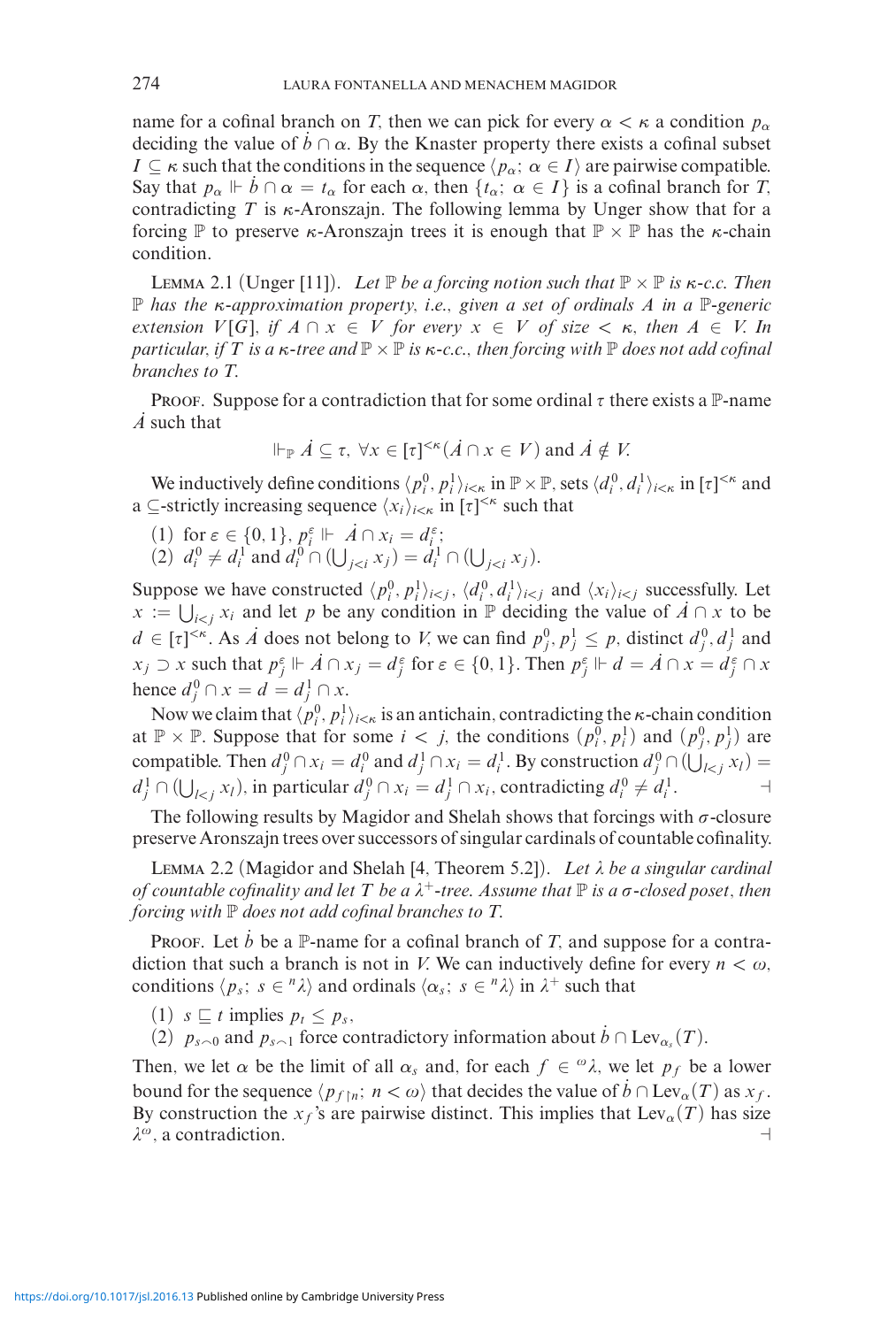When we work with a  $\kappa^+$ -tree  $\dot{T}$  in a generic extension by some forcing notion  $\mathbb{P}$ , it is often useful to consider the following relations  $\lt_p$  on  $\kappa^+ \times \kappa$  where  $p \in \mathbb{P}$  : for  $(\alpha, \zeta)$ ,  $(\beta, \eta) \in \kappa^+ \times \kappa$ , we let  $(\alpha, \zeta) <sub>p</sub>$   $(\beta, \eta)$  when  $p \Vdash (\alpha, \zeta) <sub>T</sub> (\beta, \eta)$ . This lead us to the notion of *system* introduced by Magidor and Shelah in [5].

DEFINITION 2.3 (Magidor and Shelah [5]). Let *D* be a set of ordinals and  $\tau$  a cardinal. A *system* over  $D \times \tau$  is a collection of transitive, reflexive relations  $\{R_i\}_{i \in I}$ on  $D \times \tau$  such that:

- (1) if  $(\alpha, \zeta)$   $R_i$   $(\beta, \eta)$  and  $(\alpha, \zeta) \neq (\beta, \eta)$ , then  $\alpha < \beta$ ;
- (2) if  $(\alpha_0, \zeta_0)$  and  $(\alpha_1, \zeta_1)$  are both below  $(\beta, \eta)$  in  $R_i$ , then  $(\alpha_0, \zeta_0)$  and  $(\alpha_1, \zeta_1)$ are comparable in  $R_i$  (by condition (1) this implies that  $(\alpha_0, \zeta_0) R_i (\alpha_1, \zeta_1)$  if  $\alpha_0 < \alpha_1$ ,  $(\alpha_1, \zeta_1)$  *R<sub>i</sub>*  $(\alpha_0, \eta_0)$  if  $\alpha_1 < \alpha_0$ , and  $\zeta_0 = \zeta_1$  if  $\alpha_0 = \alpha_1$ );
- (3) for every  $\alpha < \beta$  both in *D*, there is  $i \in I$  and  $\zeta, \eta \in \tau$  such that  $(\alpha, \zeta) R_i (\beta, \eta)$ .

If  $\mathcal{R} := \{R_i\}_{i \in I}$  is a system over  $D \times \tau$ , then every element of  $D \times \tau$  is a *node* of  $\mathscr{R}$ *.* For every  $\alpha \in D$ , the  $\alpha$ -th level of  $\mathscr{R}$ , denoted Lev $_{\alpha}(\mathscr{R})$ , is the set  $\{\alpha\} \times \kappa$ *.* 

DEFINITION 2.4 (Sinapova [10]). Let  ${R_i}_{i \in I}$  be a system on  $D \times \tau$ . A *branch* through some  $R_i$  is a partial function from  $b : D \to \tau$  such that for any  $\beta \in$  $dom(b)$  and any  $\alpha < \beta$  in *D*,  $\alpha \in dom(b)$  if and only if there exists  $\zeta$  such that  $(\alpha, \zeta)$   $R_i$   $(\beta, b(\beta))$  and  $b(\alpha)$  is equal to the unique  $\zeta$  witnessing this  $(\zeta)$  is unique by condition (2) of the definition of system). We say that *b* is a *cofinal* if dom(*b*) is cofinal in *D.*

Sinapova proved a useful preserving theorem for systems.

Theorem 2.5 (Sinapova [10]). *Suppose that is a singular cardinal of countable cofinality and*  $\mathcal{R} = \{R_i\}_{i \in I}$  *is a system on*  $D \times \tau$  *with*  $D$  *cofinal in*  $v^+$ *and*  $\max(|I|, \tau) < \nu$ . Suppose that  $\mathbb P$  *is a*  $\chi$ -closed forcing notion with  $\chi > \max(\tau, |I|)^+$ *and G is a generic filter for* P *over V. Suppose that in V* [*G*] *there are (not necessarily all cofinal* ) *branches*  $\langle b_{i,\delta} : i \in I, \delta < \tau \rangle$  *such that* 

- (1) *every*  $b_{i\delta}$  *is an*  $R_i$ -branch, and for some  $(i, \delta)$ ,  $b_{i\delta}$  *is cofinal*;
- (2) *for all*  $\alpha \in D$ , *there is*  $(i, \delta)$  *such that*  $Lev_{\alpha}(\mathscr{R}) \cap b_{i\delta}$  *is non empty.*

*Then R has a cofinal branch in V.*

*§***3. The Main forcing.** In this section we present Magidor–Shelah's forcing construction for building models of  $\Delta_{N_{\omega^2}, N_{\omega^2+1}}$ . We assume that  $\langle \kappa_n \rangle_{n<\omega}$  is an increasing sequence of supercompact cardinals which are indestructible by directed closed forcings (i.e., if  $\mathbb P$  is a  $\kappa_n$ -directed closed forcing notion, then  $\kappa_n$  is still supercompact in  $V^{\mathbb{P}}$ , see Laver [3]). We let  $\lambda := \lim_{n \leq \omega} \kappa_n$  and we assume that, for every  $n < \omega$ , we have  $2^{\kappa_n} = \kappa_n^+$ . For every  $n < \omega$ , we let

$$
\mathbb{S}_n := \prod_{m \ge n} \text{Coll}(\kappa_m^{+2}, < \kappa_{m+1}).
$$

Since every  $\mathbb{S}_n$  is  $\kappa_n$ -directed closed,  $\kappa_n$  remains supercompact in  $V^{\mathbb{S}_n}$  so we can fix, for every  $n < \omega$ , an  $\mathbb{S}_n$ -term  $\dot{F}_n$  for a normal ultrafilter on  $\mathcal{P}_{\kappa_n}(\lambda^+)$  in  $V^{\mathbb{S}_n}$ .  $\hat{F}_n$  has a natural projection to a normal ultrafilter  $U_n$  on  $\kappa_n$ . The poset  $\mathbb{S}_n$  is actually  $\kappa_n^{+2}$ -closed and we assumed  $2^{\kappa_n} = \kappa_n^+$ , therefore forcing with  $\mathbb{S}_n$  does not introduce new sets which are hereditarily of size  $\leq \kappa_n^+$ , hence we have  $U_n \in V$ .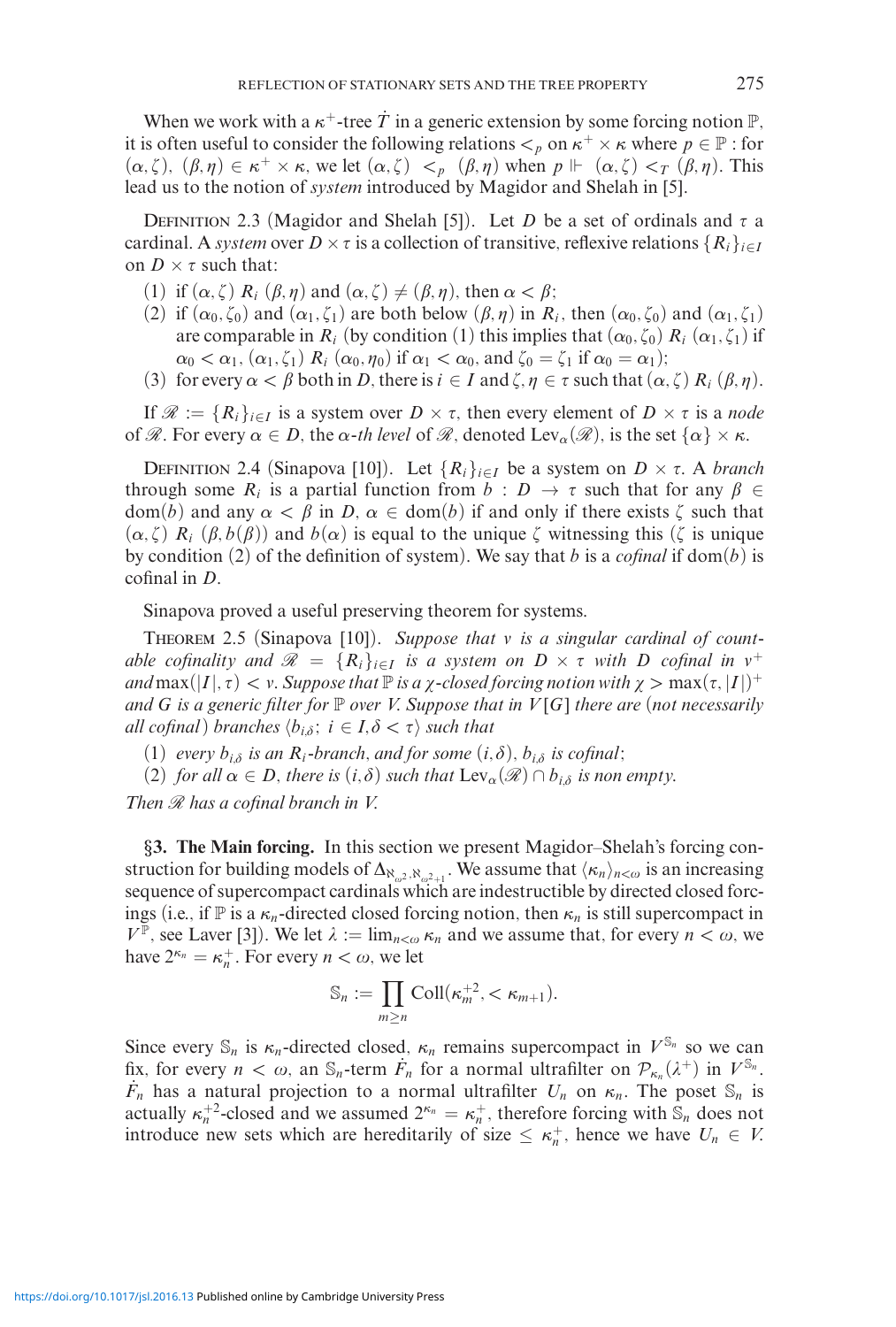We let  $\pi_n: V \to N_n$  be the elementary embedding corresponding to  $U_n$ . Consider Coll<sup>N<sub>n</sub></sup>( $\kappa_n^{+\omega+2}$ ,  $\lt \pi_n(\kappa_n)$ ), this forcing has the  $\pi_n(\kappa_n)$ -chain condition in  $N_n$  and  $\pi(\kappa_n)$  is inaccessible. Therefore, there are  $\pi_n(\kappa_n)$  many dense subsets of this forcing which are in *N<sub>n</sub>*. On the other hand  $|\pi_n(\kappa_n)| = \kappa_n^+$  and the forcing is  $\kappa_n^+$ -closed in  $N_n$ . Therefore, one can inductively define in *V* a generic filter  $K_n$  for Coll<sup>N<sub>n</sub></sup>( $\kappa_n^{+\omega+2}$ ,  $\langle n_n(\kappa_n) \rangle$  over  $N_n$  by meeting each dense set in  $N_n$ . We define the main forcing P.

DEFINITION 3.1. Conditions of  $\mathbb P$  are sequences of the form

$$
p = \langle \alpha_0, g_0, f_0, \ldots, \alpha_{n-1}, g_{n-1}, f_{n-1}, A_n, g_n, F_n, \ldots \rangle
$$

such that:

- (1) every  $\alpha_i$  is an inaccessible cardinal between  $\kappa_{i-1}$  and  $\kappa_i$  (with  $\kappa_{-1} := \omega$ );
- (2) *g*<sub>0</sub> ∈ Coll( $ω, α_0^{+ω}$ ) and for 0 < *i* < *n*, *g<sub>i</sub>* ∈ Coll( $κ_{i-1}^{++}$ , <  $α_i$ );
- (3)  $f_i \in \text{Coll}(\alpha_i^{+\omega+2}, \langle \kappa_i \rangle;$
- (4)  $A_j \in U_j$  and every element of  $A_j$  is an inaccessible cardinals;
- (5) for  $j \ge n$ ,  $g_j \in \text{Coll}(\kappa_{j-1}^{++}, < \alpha)$  for the least  $\alpha$  in  $A_j$  (hence for every  $\alpha \in A_i$ ;
- (6)  $F_j$  is a function with domain  $A_j$  such that  $F_j(\alpha) \in \text{Coll}(\alpha^{+\omega+2}, <\kappa_j)$  for every  $\alpha \in A_j$ , and such that  $[F_j]_{U_j} \in K_j$  ( $[F_j]_{U_j}$  is the equivalence class of  $F_i$  as a member of the ultrapower  $Ult(V, U_i))$ .

Given two conditions

$$
p = \langle \alpha_0^p, g_0^p, f_0^p, \dots, \alpha_{n-1}^p, g_{n-1}^p, f_{n-1}^p, A_n^p, g_n^p, F_n^p, \dots \rangle
$$
  

$$
q = \langle \alpha_0^q, g_0^q, f_0^q, \dots, \alpha_{m-1}^q, g_{m-1}^q, f_{m-1}^q, A_m^q, g_m^q, F_m^q, \dots \rangle
$$

we say that  $p \leq q$  if and only if, the following hold

- (1)  $m \le n$  and for  $i < m$ ,  $\alpha_i^p = \alpha_i^q$  and  $f_i^p \le f_i^q$ ;
- (2) for every  $i < \omega, g_i^p \leq g_i^{\dot{q}}$ ;
- (3) for  $m \le j < n$ ,  $\alpha_j^{\dot{p}} \in \overline{A}_i^{\dot{q}}$  and  $f_i^p \le F_i^q(\alpha_j^p)$ ;
- (4) for  $j \ge n$ ,  $A_j^p \subseteq A_j^q$  and  $F_j^p(\alpha) \le F_j^q(\alpha)$  for all  $\alpha \in A_j^p$ .

The only difference with the forcing defined in [5] is in the definition of the  $g_0$ coordinates. Magidor and Shelah showed that forcing with  $\mathbb P$  determines a model of  $\Delta_{\aleph_{\omega^2},\aleph_{\omega^2+1}}$ , so in order to prove Theorem 1.2 we just need to show that there exists a generic extension by  $\mathbb P$  where the tree property holds at  $\aleph_{\omega^2+1}$ .

Given a condition

$$
p = \langle \alpha_0, g_0, f_0, \ldots, \alpha_{n-1}, g_{n-1}, f_{n-1}, A_n, g_n, F_n, \ldots \rangle
$$

we say that

- (1) *n* is the *length* of *p*, and we denote it  $lg(p)$ ;
- (2) the subsequence  $\langle \alpha_0, g_0, f_0, \ldots, \alpha_{n-1}, g_{n-1}, f_{n-1} \rangle$  is called the *lower part of p* or the *stem of p*, denoted *stem*(*p*);
- $(3)$   $\langle \alpha_0, \ldots, \alpha_{n-1} \rangle$  is the  $\alpha$ -part of p;
- (4)  $\langle g_0, \ldots, g_{n-1} \rangle$  is the *g-part of p*;
- $(5)$   $\langle f_0, \ldots, f_{n-1} \rangle$  is the *f*-part of *p*;
- (6)  $\langle A_j : j \geq n \rangle$  is the *A-part of p*;
- (7)  $\langle g_j : j \ge n \rangle$  is the *S-part of p* and for  $k \ge n$ ,  $\langle g_j : j \ge k \rangle$  is the *S<sub>k</sub>-part of p*;
- (8)  $\langle F_j : j \geq n \rangle$  is the *F*-part of *p*;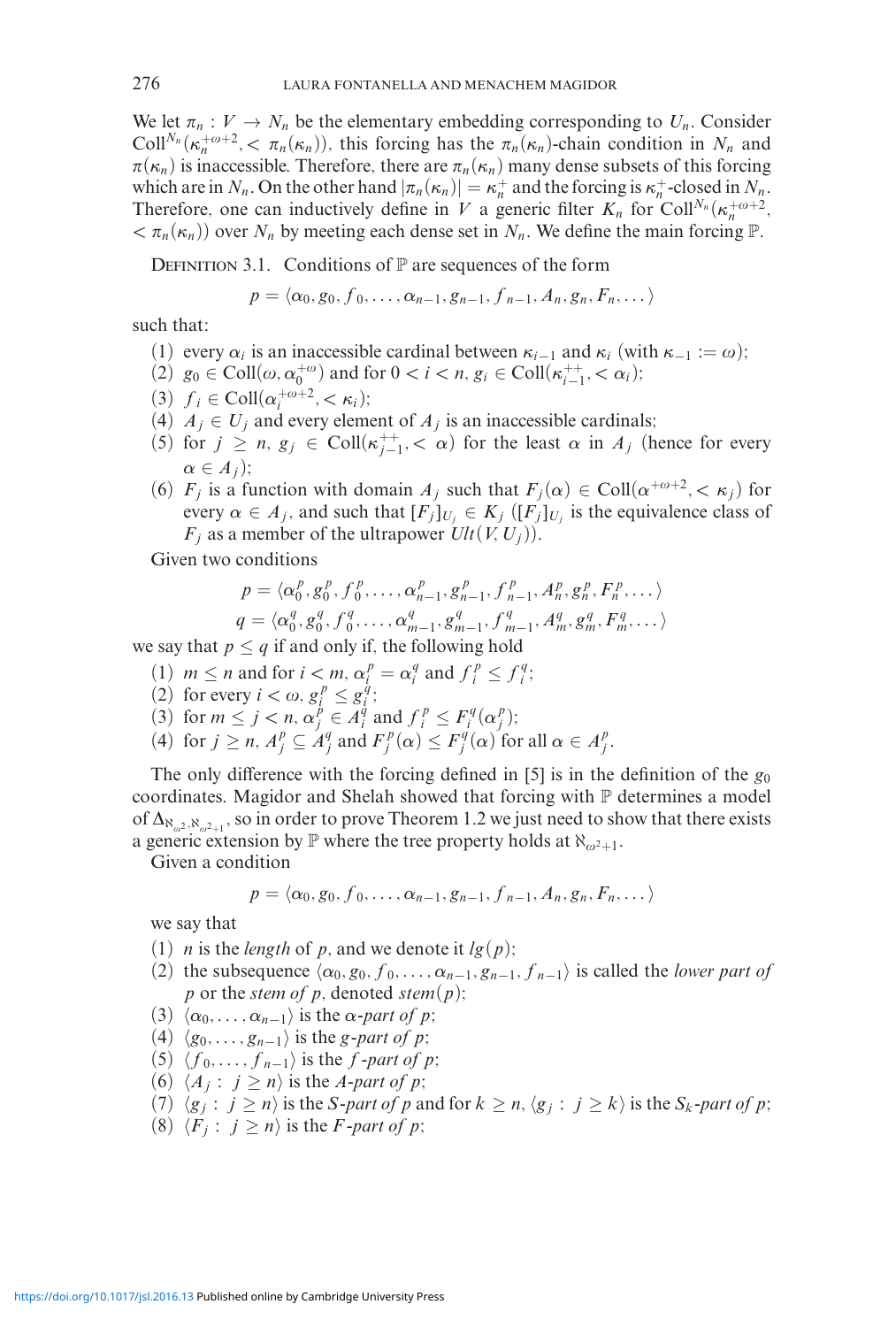Given two conditions p and q, we write  $p \leq k$  q when  $p \leq q$ ,  $lg(p) = lg(q)$ ,  $p \restriction k = q \restriction k$  and  $g_k^p = g_k^q$ .

*§***4. Basic properties of** P**.** We list some basic properties of P*.*

Proposition 4.1 (Magidor Shelah [5, Lemmas 2 and 3]). *The following hold for*  $\mathbb{P}$ *:* 

- (1) *every*  $\leq_n$ -decreasing sequence  $\langle p_\zeta : \zeta < \eta \rangle$  of less than  $\kappa_n$ -many conditions *each of length n has a lower bound;*
- (2) *every*  $\leq_k$ *-decreasing sequence*  $\langle p_{\zeta} : \zeta < \eta \rangle$  *of at most*  $\alpha_k^{p_0}$ *-many conditions each of length n>k has a lower bound;*
- (3) P *satisfies the Prikry property in the following version: given a formula*  $\varphi$  *and a* condition  $p \in \mathbb{P}$  of length *n* and given  $k ≤ n$ , there exists a condition *q* such *that*  $q \leq_k p$  *and*  $q$  *decides*  $\varphi$  *modulo*  $k$ *, that is if*  $r \leq q$  *decides*  $\varphi$  *and*  $q'$  *is the condition obtained from q by replacing*  $q \restriction k$  *with*  $r \restriction k$ *, then*  $q'$  *decides*  $\varphi$  *the same way r does.*
- $(4)$  **P** *preserves*  $\lambda^+$ ;
- (5) *forcing with*  $\mathbb{P}$  *turns*  $\lambda^+$  *into*  $\aleph_{\omega^2+1}$ *.*

We fix a generic filter *G* for  $\mathcal{S}_0$  over *V*. In *V*[*G*], we define

 $\mathbb{P}^* := \{ p \in \mathbb{P}; \text{ the } S\text{-part of } p \text{ is in } G \}$ 

ordered as a subposet of  $\mathbb{P}$ . We should point out that if the length of  $p \in \mathbb{P}$  is  $k > 1$ , then its *S*-part formally does not belong to  $\mathbb{S}_0$  but to  $\mathbb{S}_{k+1}$ ; however  $\mathbb{S}_{k+1}$  naturally embeds into  $\mathcal{S}_0$  in such a way that *G* naturally induces an  $\mathcal{S}_{k+1}$ -generic filter.

LEMMA 4.2 (Magidor and Shelah [5, Lemma 6]).  $V^{\mathbb{P}} \subseteq V^{\mathbb{S}_0 * \mathbb{P}^*}.$ 

We will perform the proof of Theorem 1.2 in  $V^{\mathbb{S}_0}$  where we will work with conditions of  $\mathbb{P}^*$ . The nice feature of  $V^{\mathbb{S}_0}$  is that in this model  $\kappa_0$  is still supercompact and, for every  $n < \omega$ , we can easily get a generic supercompact embedding with critical point  $\kappa_n$ . Moreover, working with conditions of  $\mathbb{P}^*$  allow us to use the following nice property.

REMARK 4.3. Every two conditions of  $\mathbb{P}^*$  with the same stem are compatible.

It is convenient to introduce a notation for the *S*-part of a condition *p* in P∗*,* say *Spart*(*p*). For a condition  $p \in \mathbb{P}^*$  and for  $j \geq lg(p)$  we denote by *Spart*(*p*)(*j*) the j-th coordinate of the sequence *Spart*(*p*)*.*

A stem *h* and a condition  $r \in \mathbb{S}_0$  determine a unique condition  $p \in \mathbb{P}$  that we call the *closure of h with r* and we denote it  $cl(h, r)$ . This is the condition  $p = \langle \alpha_0, g_0, f_0, \ldots, \alpha_{n-1}, g_{n-1}, f_{n-1}, A_n, g_n, F_n, \ldots \rangle$  whose stem is *h* and such that for all *j* above *n*,  $g_j = r(j)$ ,  $A_j^p = \kappa_j$  and  $F_j^p$  is the function that associate to every  $\alpha \in A_j^p = \kappa_j$  the maximal condition of Coll $(\alpha^{+ \omega + 2}, <\kappa_j)$ .

Assume  $\langle g_n \rangle_{n < \omega}$  and  $\langle h_n \rangle_{n < \omega}$  are two conditions in  $\mathbb{S}_0$ , we let

 $\langle g_n \rangle_{n < \omega} \sim \langle h_n \rangle_{n < \omega} : \iff \text{ for large enough } i, g_i = h_i.$ 

For  $g \in \mathbb{S}_0$ , we denote by [*g*] its equivalence class. Define  $\mathbb{S}_0/\sim := \{ [g]; g \in \mathbb{S}_0 \}$ , with the ordering  $[g] \leq [h]$  if and only if for large enough *i*,  $g_i \leq h_i$ . Let  $G^* :=$  $\{ [g] \colon g \in G \}$ , then *V* [*G*] is a generic extension of *V* [*G*<sup>\*</sup>] via the forcing S<sub>0</sub>/*G*<sup>\*</sup>.

LEMMA 4.4 (Magidor and Shelah [5]). *If H is a generic filter for*  $\mathbb{P}^*$  *over*  $V[G^*]$ *, then*  $V[G^*][H] = V[H]$ *.*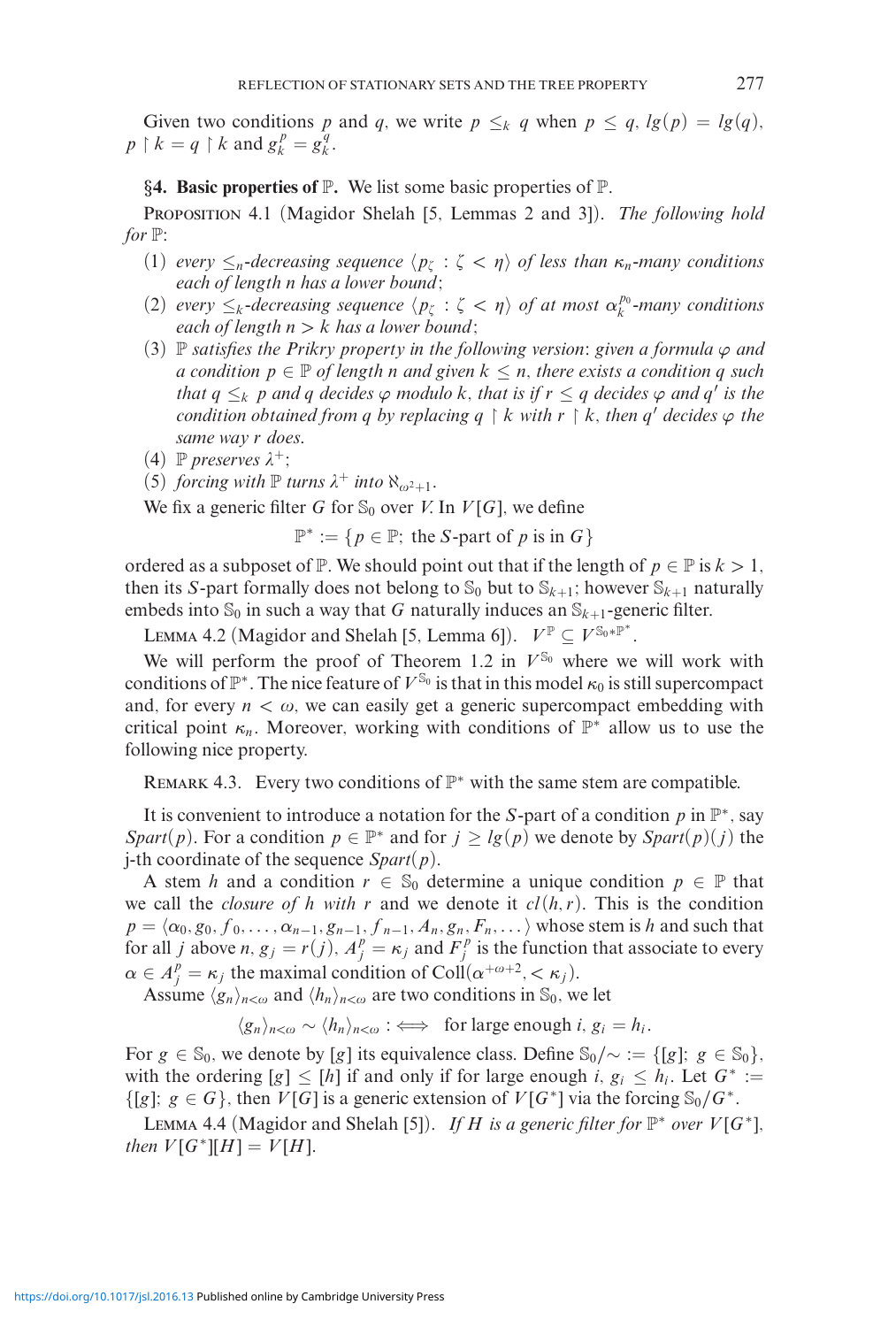PROOF. It is enough to show that  $G^*$  can be defined in  $V[H]$ . We prove that

$$
G^* = \{ [r] \in \mathbb{S}_0/\sim \; : \exists p \in H \; ([Spart(p)] \leq [r]) \}.
$$

If  $p \in H$ , then by definition of  $\mathbb{P}^*$  we have  $Spart(p) \in G$ , hence  $[Spart(p)] \in G^*$ . Conversely, if  $[r] \in G^*$ , then an easy density argument shows that there exists  $p \in H$ such that  $[Spart(p)] \leq [r]$ . Indeed, if  $q \in \mathbb{P}^*$ , then  $[Spart(q)]$  is in  $G^*$  and it is therefore compatible with [*r*]; then, one can easily extend *q* to a condition  $p \in \mathbb{P}^*$ such that  $[\text{Spart}(p)] \leq [r]$ .

We now define in  $V[G^*]$  the poset

$$
\mathbb{P}^{**} := \{ p \in \mathbb{P}; \ [Spart(p)] \in G^* \}.
$$

PROPOSITION 4.5. *In V*[ $G^*$ ]*, the product*  $\mathbb{P}^{**} \times \mathbb{S}_0/G^* \times \mathbb{S}_0/G^*$  *has the*  $\lambda^+$ -*chain condition.*

PROOF. Assume that for some  $r \in \mathbb{S}_0$ ,

$$
[r] \Vdash \dot{A} \subseteq \mathbb{P}^{**} \times \mathbb{S}_0 / G^* \times \mathbb{S}_0 / G^*
$$
 is a maximal antichain.

For every  $m < \omega$ , we define two sets  $\mathbb{Q}_m$  and  $H_m$  as follows:

- $\mathbb{Q}_m := \prod_{i < m} \text{Coll}(\kappa_i^{+2}, < \kappa_{i+1}).$
- $H_m$  is the set of all sequences of the form

 $(\alpha_0, g_0, f_0, \ldots, \alpha_{k-1}, g_{k-1}, f_{k-1}, g_k, \ldots, g_{m-1}),$ 

where  $k \leq m$  and there is  $p \in \mathbb{P}$  of length *k* with stem

$$
(\alpha_0,g_0,f_0,\ldots,\alpha_{k-1},g_{k-1},f_{k-1})
$$

such that  $g_i = g_i^p$  for  $k \le i < m$ .

For a condition  $p \in \mathbb{P}$  of length  $k \leq m$ , we denote by  $h_m(p)$  the sequence

 $(\alpha_0^p, g_0^p, f_0^p, \ldots, \alpha_{k-1}^p, g_{k-1}^p, f_{k-1}^p, g_k^p, \ldots, g_{m-1}^p).$ 

Note that  $h_m(p)$  belongs to  $H_m$ .

As every  $H_m \times \mathbb{Q}_m \times \mathbb{Q}_m$  has size  $\kappa_m$ , the union  $\bigcup_{m < \omega} H_m \times \mathbb{Q}_m \times \mathbb{Q}_m$  has  $\lambda$ many elements and we can enumerate this poset as  $\{(h_\beta, s_\beta^0, s_\beta^1) ; \ \beta < \lambda\}$ , where for  $\kappa_i < \beta < \kappa_{i+1}$ ,  $(h_\beta, s_\beta^0, s_\beta^1)$  belongs to  $H_{i+1} \times \mathbb{Q}_{i+1} \times \mathbb{Q}_{i+1}$ . For  $q \in \mathbb{S}_0$  and  $p \in \mathbb{Q}_m$ , we denote by  $q * p$  the unique condition  $u \in \mathbb{S}_0$  such that  $u \restriction m = p$ and  $u(i) = q(i)$ , for every  $i \geq m$ . We inductively define a decreasing sequence  $\langle r_\beta; \beta < \lambda \rangle$  of conditions in S<sub>0</sub>, such that for all  $\beta, \gamma$  between  $\kappa_i$  and  $\kappa_{i+1}$ , we have  $r_{\beta}$  |  $i + 1 = r_{\gamma}$  |  $i + 1$ .

We let  $r_0 := r$ . For  $\beta$  limit,  $r_\beta$  is defined by  $r_\beta(i) := \bigcup_{\gamma < \beta} r_\gamma(i)$ , for every *i* (the inductive hypothesis and the closure of  $Coll(\kappa_i^{+2}, < \kappa_{i+1})$ , for  $\kappa_i > \beta$ , guarantee that  $r_\beta$  is a condition in  $\mathbb{S}_0$ ).

Suppose that  $r_{\beta}$  has been defined, we want to define  $r_{\beta+1}$ . Let *m* be the least such that  $\beta < \kappa_m$ , and let  $\varphi_\beta$  be the following statement:

"There exists  $(p, q^0, q^1) \in \mathcal{A}$  such that

- (1)  $h_m(p) = h_\beta$  (hence *p* is a condition of length *m*),
- (2)  $q^0 \restriction m = s_\beta^0$  and  $q^1 \restriction m = s_\beta^1$ ,
- (3) for  $j \ge m$  the conditions  $q^0(j)$ ,  $q^1(j)$ ,  $r_\beta(j)$  and  $g_j^p$  (the *j*-th coordinate of the *S*-part of  $p$ ) are pairwise compatible".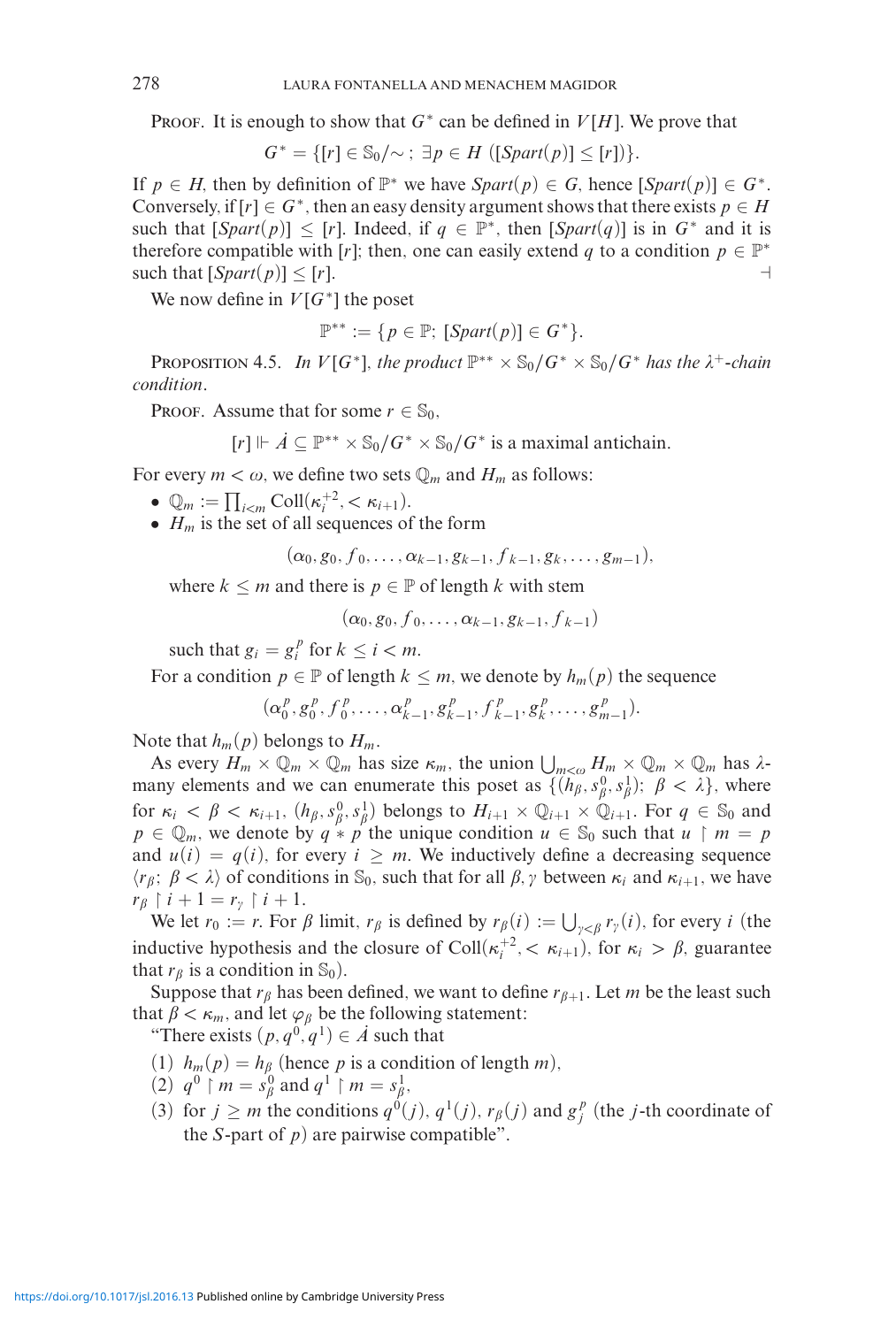There exists a condition  $r_{\beta+1}$  such that  $[r_{\beta+1}] \leq [r_{\beta}]$  and  $[r_{\beta+1}]$  decides the statement  $\varphi_{\beta}$ . We can assume without loss of generality that  $r_{\beta+1} \restriction m+1 = r_{\beta} \restriction m+1$ or we replace  $r_{\beta+1}$  by an equivalent condition. So the inductive hypothesis is satisfied.

If  $[r_{\beta+1}] \Vdash \varphi_{\beta}$ , then let  $(p_{\beta}, q_{\beta}^0, q_{\beta}^1)$  witness it. The condition  $[r_{\beta+1}]$  forces that  $[q_\beta^0]$ ,  $[q_\beta^1]$ ,  $[r_\beta]$  and the class of the *S*-part of  $p_\beta$  are in  $G^*$ , hence  $[r_{\beta+1}]$  must be stronger than all of them. It follows that for all *j* above some *k,* we have

$$
r_{\beta+1}(j) \leq q_{\beta}^0(j), q_{\beta}^1(j), r_{\beta}(j), g_j^{p_{\beta}}.
$$

If  $m < k$ , then for *j* between *m* and *k* the conditions  $q_{\beta}^{0}(j)$ ,  $q_{\beta}^{1}(j)$ ,  $r_{\beta}(j)$ , and  $g_j^{p_\beta}$  are compatible by item 3, hence  $q_\beta^0(j) \cup q_\beta^1(j) \cup r_\beta(j) \cup g_j^{p_\beta}$  is a condition in Coll $(\kappa_i^{++}, < \kappa_{i+1})$ . Since we can replace  $r_{\beta+1}$  by an equivalent condition, we can assume without loss of generality that for all  $j$  between  $m$  and  $k$ , we have  $r_{\beta+1}(j) = q_{\beta}^0(j) \cup q_{\beta}^1(j) \cup r_{\beta}(j) \cup g_j^{p_{\beta}}$ . It follows that

- $(1)$   $r_{\beta+1} * s_{\beta}^0 \leq q_{\beta}^0$
- $(2)$   $r_{\beta+1} * s_{\beta}^1 \leq q_{\beta}^1$ ,
- (3) for all  $j \geq m, r_{\beta+1}(j) \leq g_j^{p_\beta}$ .

Now, we let  $r_{\infty} \in \mathbb{S}_0$  be defined by  $r_{\infty}(i) := \bigcup_{\beta < \lambda} r_{\beta}(i)$ . We define

$$
E := \{ (p_{\beta}, q_{\beta}^0, q_{\beta}^1); \ \beta < \lambda, [r_{\beta+1}] \Vdash \varphi_{\beta} \}.
$$

We show that  $[r_\infty]$  forces that every element of  $\overrightarrow{A}$  is compatible with an element of *E*. Since *E* has size  $\lambda$ , this will prove that the size of the antichain is at most  $\lambda$ .

Assume that for some  $s \in \mathbb{S}_0$  and for some  $(p, q^0, q^1)$  we have  $[s] \leq [r_\infty]$  and  $[s]$ forces that  $(p, q^0, q^1) \in \mathcal{A}$ . Without loss of generality  $s \leq r_\infty$ . Also [*s*] forces that  $[q^0]$ *,*  $[q^1]$  and the class of the *S*-part of *p* are in  $G^*$ *,* hence [*s*] is stronger than all those conditions. For some *m*, we have  $s(i) \supseteq q^0(i) \cup q^1(i) \cup g_i^p$  for every  $i \geq m$ . The triple  $(h_m(p), q^0 \restriction m, q^1 \restriction m)$  appears in our enumeration as  $(h_\beta, s_\beta^0, s_\beta^1)$  for some  $\beta < \kappa_m$ . Clearly  $(p, q^0, q^1)$  witnesses the truth of  $\varphi_\beta$  thus  $[s] \Vdash \varphi_\beta$  because  $[s] \leq [r_{\beta+1}]$ . So [s] forces that both  $(p, q^0, q^1)$  and  $(p_\beta, q_\beta^0, q_\beta^1)$  are in the antichain. We prove that they are compatible, hence they are equal. The conditions *p* and *p* have the same stem, let *i* be their common length. We claim that  $g_i^p$  and  $g_i^{p_\beta}$  are compatible. For  $i < m$  this is true because  $s(i)$  extends both  $g_i^p$  and  $g_i^{p_p}$ . Similarly  $q^0$  and  $q^1$  are compatible with  $q^0_\beta$  and  $q^1_\beta$  respectively. This completes the proof.  $\rightarrow$ 

COROLLARY 4.6.  $\Vdash_{\mathbb{P}^{**}}$   $\mathbb{S}_0/G^* \times \mathbb{S}_0/G^*$  *is*  $\lambda^+$ -*c.c.* 

PROOF. Suppose for a contradiction that for some  $p \in \mathbb{P}^{**}$ , we have

 $p \Vdash \dot{A}$  is an antichain of size  $\lambda^+$ .

For every  $\alpha < \lambda^+$ , we fix a condition  $p_\alpha \leq p$  that decides the value of the  $\alpha$ -th element of *A* as a pair  $(s_\alpha^0, s_\alpha^1) \in \mathbb{S}_0 / G^* \times \mathbb{S}_0 / G^*$ . For  $\alpha < \beta < \lambda^+$ , if  $(q, t^0, t^1) \le$  $(p_{\alpha}, s_{\alpha}^0, s_{\alpha}^1), (p_{\beta}, s_{\beta}^0, s_{\beta}^1)$ , then

$$
q \Vdash (s_\alpha^0, s_\alpha^1), (s_\beta^0, s_\beta^1) \in \dot{A}
$$
 and  $(t_0, t^1) \leq (s_\alpha^0, s_\alpha^1), (s_\beta^0, s_\beta^1)$ 

contradicting the fact that *A*<sup>i</sup> is an antichain. It follows that  $\{(p_\alpha, s_\alpha^0, s_\alpha^1); \alpha < \lambda^+\}$ is an antichain of  $\mathbb{P}^* \times \mathbb{S}_0 / G^* \times \mathbb{S}_0 / G^*$ . By Proposition 4.5 this product has the  $\lambda^+$ -chain condition, so we have a contradiction.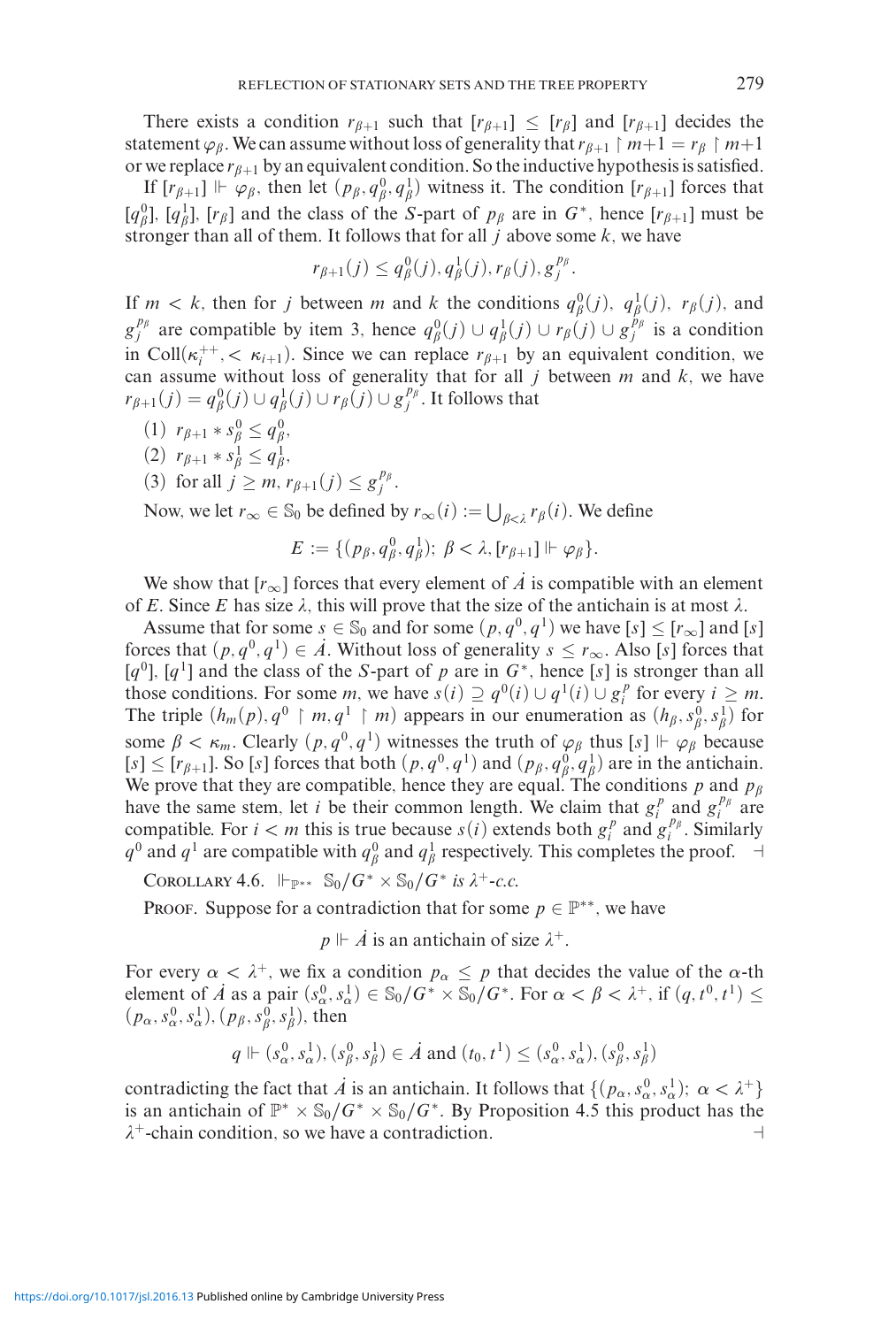**§5. Forcing the tree property at**  $\aleph_{\omega^2+1}$  with  $\mathbb{P}$ . In this section, we prove that there exists a  $\mathbb{P}$ -generic extension of *V* in which  $\aleph_{\omega^2+1}$  has the tree property, thus we demonstrate Theorem 1.2. In the proof we will use a technique described in Sinapova's paper [10] for getting the tree property at the successor of a singular from a diagonal Prikry-type forcing. However, Sinapova's approach is based on a typical property of diagonal Prikry-type forcings, namely that any two conditions with the same stem are compatible; this is not true for the forcing *P*. The forcing *P***<sup>\*</sup>** on the contrary does satisfy this property, so we will work with P<sup>∗</sup> over *V* [*G*] and make the relevant changes to apply Sinapova's technique to our case.

Suppose for a contradiction that no  $\mathbb{P}$ -generic extension of  $V$  forces the tree property at  $\lambda^+$ , then we can find a P-name  $\dot{T}$  such that

 $\emptyset \Vdash_{\mathbb{P}} \dot{T}$  is a  $\lambda^+$ -Aronszajn tree.

We can assume that  $\dot{T}$  is a name for a subset of  $\lambda^+ \times \lambda$ .

We are going to prove that in  $V[G]$  there exists a sequence of pairwise compatible conditions  $\langle p_{\beta}; \beta \in J \rangle$  in  $\mathbb{P}^*$  and a sequence of elements  $\langle u_{\beta}; \beta \in J \rangle$  in  $\lambda^+ \times \lambda$ , where *J* is a cofinal subset of  $\lambda^+$ , such that for all  $\beta < \beta'$  in *J* the weakest common extension of  $p_{\beta}$  and  $p_{\beta'}$  forces  $u_{\beta} < \tau u_{\beta'}$ . Once those sequences are defined, we get a contradiction with the following argument. We claim that there exists a generic filter *H* for  $\mathbb{P}^*$  over *V*[*G*] such that  $\{\beta; p_\beta \in H\}$  is cofinal in  $\lambda^+$ . Indeed, if no such filter exists, then we would have  $\emptyset \Vdash_{\mathbb{P}^*} {\{\beta; p_{\beta} \in \dot{G}\}}$  is bounded. As  $\mathbb{P}^*$  is  $\lambda^+$ -c.c. there would be  $\delta < \lambda^+$  such that  $\emptyset \Vdash_{\mathbb{P}^*} {\{\beta; \ p_\beta \in G\}} \subseteq \delta$ . Let  $\delta' \in J$  above  $\delta$ , then  $p_{\delta'} \Vdash p_{\delta'} \notin \dot{G}$ , a contradiction. It follows that  $B := \{u_{\beta}; p_{\beta} \in H\}$  is a cofinal branch for the tree in *V* [*G*][*H*]. We recall that *H* was  $\mathbb{P}^*$ -generic over *V* [*G*], it is also P∗∗-generic over *V* [*G*∗]*.* We have *V* [*G*][*H*] = *V* [*G*∗][*H*][*G/G*∗] = *V* [*H*][*G/G*∗]*,* namely *V*[*G*][*H*] can be seen as a generic extension of *V*[*H*] via the forcing  $\mathcal{S}_0/G^*$ . By Corollary 4.6, we know that  $\mathcal{S}_0/G^* \times \mathcal{S}_0/G^*$  is  $\lambda^+$ -c.c. in *V*[*H*]. Since *B* is approximated, we can apply Lemma 2.1, thus  $B$  exists in  $V[H]$ . So we found a cofinal branch for  $\overline{T}$  in a  $\mathbb{P}$ -generic extension of *V*, contradicting the assumption  $\emptyset \Vdash_{\mathbb{P}} \dot{T}$  is Aronszajn.

The first step is to prove the following.

LEMMA 5.1. *In V*[*G*] *there are n*, *m*  $\lt \omega$  *and a cofinal set*  $I \subseteq \lambda^+$  *such that for*  $all \alpha < \beta$  *in I, one can find*  $\zeta, \eta < \kappa_m$  *and a condition*  $q \in \mathbb{P}^*$  *of length n such that*  $q \Vdash (\alpha, \zeta) <_{\dot{T}} (\beta, \eta).$ 

PROOF. We let  $j: V[G] \to M$  be the elementary embedding corresponding to *F*<sup>*G*</sup>. So the critical point of *j* is  $\kappa_0$ ,  $j(\kappa_0) > \lambda^+$  and *M* is closed by sequences of length  $\lambda^+$ . We fix  $\overline{H}$  a generic filter for  $j(\mathbb{P}^*)$  over  $V[G]$  such that the first element of the *α*-sequence added by  $\bar{H}$  is  $\kappa_0$ . This implies that  $\lambda^+$  is not collapsed, because  $\lambda^+ = \kappa_0^{+\omega+1}$  and, by definition of our forcing,  $\bar{H}$  does not collapse any cardinal between  $\kappa_0^{+\omega}$  and  $\kappa_0^{+\omega+2}$ . Fix any ordinal  $\gamma$  between sup  $j''\lambda^+$  and  $j(\lambda^+)$ . Let  $T^* := j(\dot{T})^{\bar{H}}$ .  $T^*$  is a  $j(\lambda^+)$ -tree, so we can fix a node *u* of  $T^*$  on level  $\gamma$ . For every  $\beta < \lambda^+$ , there are  $m_{\beta} < \omega$ ,  $\zeta_{\beta} < j(\kappa_{m_{\beta}})$  and a condition  $p_{\beta} \in \bar{H}$  such that

$$
p_{\beta} \Vdash_{j(\mathbb{P}^*)} (j(\beta), \zeta_{\beta}) <_{j(\dot{T})} u.
$$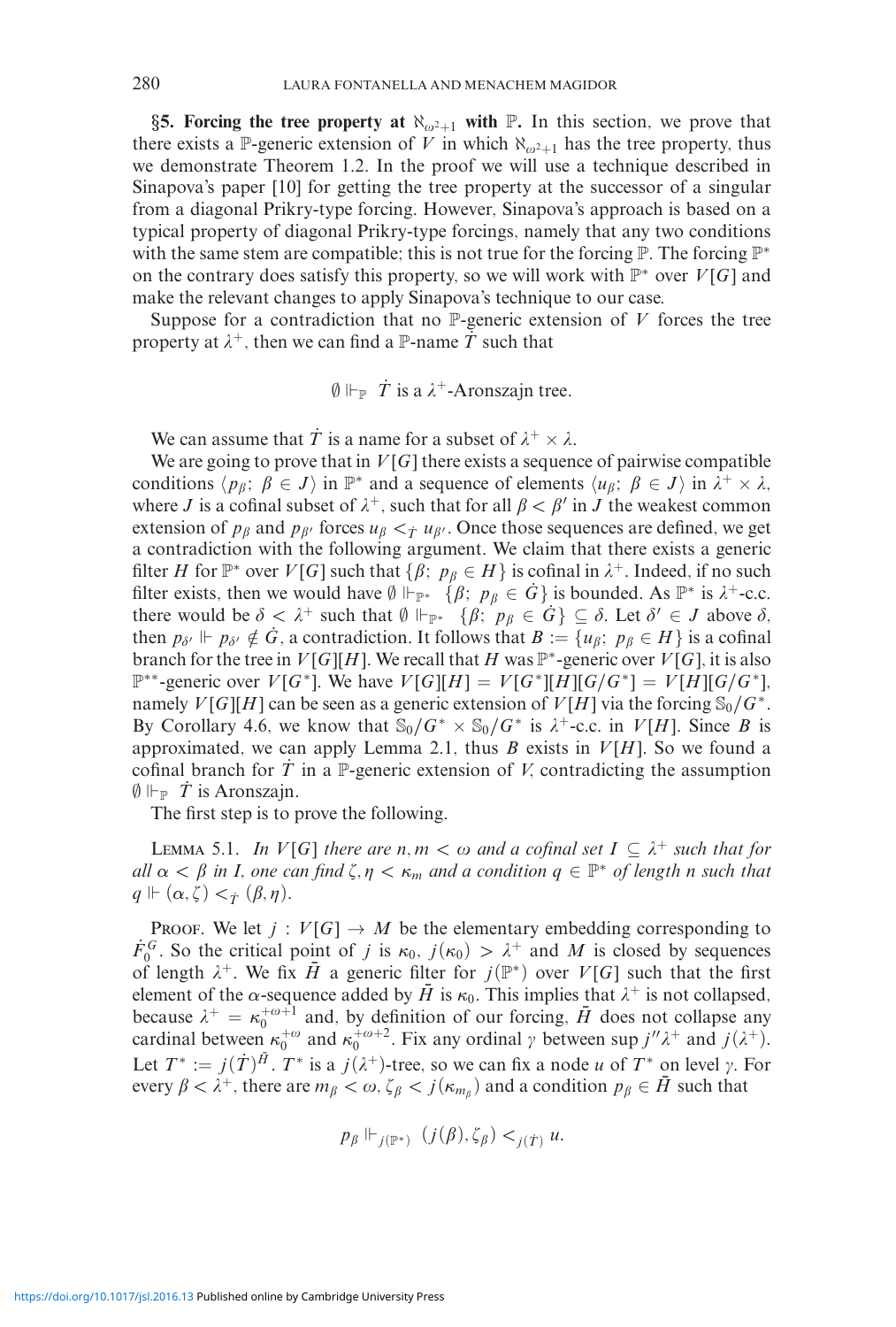For some *n*,  $m < \omega$  and for a cofinal  $I^* \subseteq \lambda^+$ , we have  $lg(p_\beta) = n$  and  $m_\beta = m$ , for every  $\beta \in I^*$ . We can write each condition  $p_\beta$  with  $\beta \in I^*$  as

$$
p_{\beta} = \langle \kappa_0, g_0^{\beta}, f_0^{\beta}, \dots, \alpha_{n-1}^{\beta}, g_{n-1}^{\beta}, f_{n-1}^{\beta}, A_n^{\beta}, g_n^{\beta}, F_n^{\beta}, \dots \rangle.
$$

As the  $p_\beta$ 's are pairwise compatible conditions, they satisfy the following properties:

- (1) the  $p_{\beta}$ 's have the same  $\alpha$ -part  $\langle \alpha_0, \ldots, \alpha_{n-1} \rangle$ ;
- (2) we can assume that for some  $g_0 \in Coll(\omega, \kappa_0^{+\omega})$ , we have  $g_0^{\beta} = g_0$  for all  $\beta^*$ (we can shrink *I*<sup>\*</sup> if necessary);
- (3) for every  $0 \lt i \lt n$ , the sequence  $\langle g_i^{\beta} \rangle_{\beta \in I}$  has a lower bound  $g_i$  (indeed Coll $(j(\kappa_{i-1}), < \alpha_i)$  has closure  $> \lambda^+$ ;
- (4) for  $i < n$ , the sequence  $\langle f_i^{\beta} \rangle_{\beta \in I}$  has a lower bound  $f_i$  (these are conditions in Coll $(\alpha_i^{+\omega+2}, j(\kappa_i))$  which has closure  $>\kappa_0^{+\omega+1} = \lambda^+$ .

So we defined a stem

$$
s := \langle \kappa_0, g_0, f_0, \ldots, \alpha_{n-1}, g_{n-1}, f_{n-1} \rangle
$$

such that for all  $\beta \in I^*$ , there exists a condition  $p \in j(\mathbb{P}^*)$  with stem *s* forcing  $(j(\beta), \zeta_{\beta}) <_{T^*} u$ . By letting

$$
I := \{ \beta < \lambda^+; \exists p \in j(\mathbb{P}^*)(stem(p) = s \land \exists \zeta < j(\kappa_m)(p \Vdash (j(\beta), \zeta) < u)) \}
$$

we get a cofinal subset of  $\lambda^+$  which is in  $V[G]$  and has the desired property. Indeed, if  $\beta < \beta'$  are in *I*, then there are  $p, p' \in j(\mathbb{P}^*)$  with stem *s* and  $\zeta, \eta < j(\kappa_m)$  such that

$$
(1) p \Vdash (j(\beta), \zeta) <_{j(\dot{T})} u,
$$

(2) 
$$
p' \Vdash (j(\beta'), \eta) <_{j(\dot{T})} u
$$
.

As they have the same stem, the two conditions are compatible, so there exists a condition  $q^* \leq p, p'$  forcing  $(j(\beta), \zeta) <_{j(\dot{T})} u$  and  $(j(\beta'), \eta) <_{j(\dot{T})} u$ .

It follows that  $q^* \Vdash (j(\beta), \zeta) <_{j(\dot{T})} (j(\beta'), \eta)$ . By elementarily, we can find a condition  $q \in \mathbb{P}^*$  of length *n* and two ordinals  $\zeta, \eta < \kappa_m$  such that  $q \Vdash_{\mathbb{P}^*}^{V[G]}$  $(\beta, \zeta) <_{\dot{T}} (\beta', \eta)$ . That completes the proof of the lemma.

We fix *n, m*, and *I* as in the conclusion of the above lemma, without loss of generality  $n \leq m$ . In  $V[G]$  we say that a stem *s* 'forces' a statement  $\varphi$  and we write *s*  $\vdash \varphi$ , when there is a condition  $p \in \mathbb{P}^*$  with stem *s* such that  $p \Vdash \varphi$ . We prove the following.

LEMMA 5.2. *In V*[*G*]*, there exists a cofinal J* ⊆ *I, a stem h of*  $\mathbb{P}^*$  *length n and a*  $s$ equence  $\langle u_\beta;\ \beta\in J\rangle$  with  $u_\beta\in\{\beta\}\times\kappa_m$  for  $\beta\in J$ , such that for every  $\beta<\beta'$  in J, *we have h*  $\Vdash u_{\beta} <_{\dot{T}} u_{\beta'}$ .

PROOF. Let  $l = m + 2$ . If  $V_l$  is the S<sub>l</sub>-generic extension determined by G, then  $\kappa_l$  is supercompact in  $V_l$  and there is a  $\lambda^+$ -supercompact elementary embedding  $j: V_l \to M_l$  with critical point  $\kappa_l$ . Let  $G_C$  be the generic filter for Coll $(\kappa_0^{+2}, < \kappa_1) \times$  $\cdots \times \text{Coll}(\kappa_{l-1}^{+2}, < \kappa_l)$  determined by *G*, then by forcing with  $\mathbb{C}_{\text{Tail}} := \text{Coll}(\kappa_{l-1}^{+2}, < \kappa_l)$  $\langle f, g \rangle \langle g, g \rangle$  over *V*[*G*] we get a generic object *H*<sup>\*</sup> such that *j*[*G*]  $\subseteq G_C * H^*$ , hence we can lift *j* to an embedding  $j^*$  :  $V[G] \to M_l[G_C][H^*]$  that we rename *j*.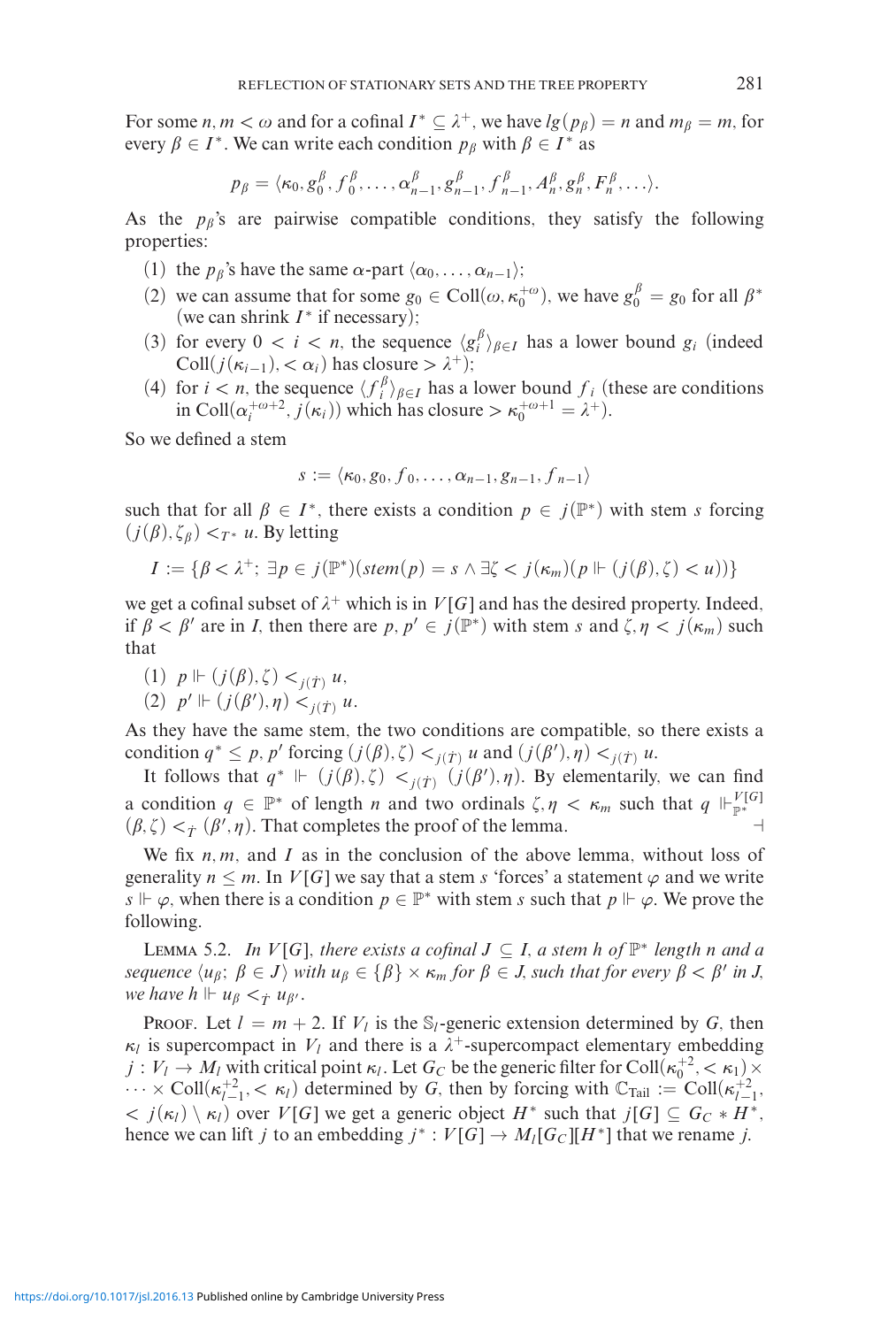Let  $\gamma \in j(I)$  be above sup  $j''\lambda^+$ . For every  $\beta \in I$ , we fix  $\zeta_{\beta, \eta_{\beta}} < \kappa_m$  and a condition  $p_{\beta} \in j(\mathbb{P}^*)$  of length *n* with stem  $h_{\beta}$  such that

$$
p_{\beta} \Vdash (j(\beta), \zeta_{\beta}) <_{j(\dot{T})} (\gamma, \eta_{\beta}).
$$

In *V*[*G*] we define a system { $R_h$ ; *h* is a stem } over  $\lambda^+ \times \kappa_m$  by letting

$$
R_h := \{ \langle u, v \rangle; \; \exists p \in \mathbb{P}, \; stem(p) = h, \; p \Vdash u <_{\dot{T}} v \}.
$$

Every  $R_h$  is transitive, because in  $V[G]$  two conditions of  $\mathbb P$  with the same stem are compatible. We also define for every stem *h* and for every  $\eta < \kappa_m$  a set

$$
b_{h,\eta} := \{ (\beta,\zeta) \in \lambda^+ \times \kappa_m; \ \exists p \in j(\mathbb{P}) (\mathit{stem}(p) = h \land p \Vdash (j(\beta),\zeta) <_{j(\dot{T})} (\gamma,\eta) \}.
$$

Note that every  $b_{h,\delta}$  is an  $R_h$ -branch. Moreover, in  $V[G]$   $\lambda^+$  is regular and the stems of  $j(\mathbb{P})$  of length *n* are  $\lt \kappa_n$ . The forcing  $\mathbb{C}_{\text{Tail}}$  is  $\kappa_{l-1}^{+2}$ -closed, hence it doesn't add  $\lt$   $\kappa_n$ -sequences. So we can find in *V*[*G*][*H*<sup>\*</sup>] a cofinal *J*  $\subseteq$  *I*, a stem *h*<sup>\*</sup> and two ordinals  $\zeta^*, \eta^*$  such that for  $\beta$  in *J*, we have  $h_\beta = h^*, \zeta_\beta = \zeta^*$  and  $\eta_\beta = \eta^*$ . Thus *b*<sub>*h*<sup>∗</sup>*,* $\eta$ <sup>∗</sup> is a cofinal *R*<sub>*h*</sub><sup>∗</sup>-branch and we can apply Theorem 2.5. We get that the system</sub> has a cofinal branch in *V*[*G*], i.e., for some stem *h*, there exists a cofinal  $J \subseteq I$ , and a sequence  $\langle \sigma_{\beta}; \beta \in J \rangle$  such that for  $\beta < \beta'$  in *J, h*  $\Vdash (\beta, \sigma_{\beta}) <_{\dot{T}} (\beta', \sigma_{\beta'})$ . Set  $u_{\beta} := (\beta, \sigma_{\beta})$  for  $\beta \in J$ , then *J* and  $\langle u_{\beta}; \beta \in J \rangle$  are as required.

Let *h*, *J*, and  $\alpha \mapsto u_{\alpha}$  be as in the conclusion of the above lemma. By shrinking *J*, we may assume that for some  $\zeta < \kappa_m$ , we have  $u_\alpha = (\alpha, \zeta)$  for each  $\alpha \in J$ .

LEMMA 5.3. Suppose that *s* is a stem of length  $k$ ,  $L \subseteq \lambda^+$  is unbounded and *for all*  $\alpha < \beta$  *with*  $\alpha, \beta \in L$ ,  $s \Vdash u_\alpha <sup>T</sup>$  *u<sub>β</sub>*. Then, there are  $\rho < \lambda^+$  and sets  $\langle A^{\alpha}, g^{\alpha}, F^{\alpha} \rangle_{\alpha \in L \setminus \rho}$  *in V*[*G*] *such that*:

- (1)  $A^{\alpha}$  *is in*  $U_k$ ,  $g^{\alpha}$  *is in the generic filter for* Coll $(\kappa_{k-1}^{++}, < \min(A^{\alpha}))$  *induced by G,*  $F^{\alpha}$  *is a function of domain*  $A^{\alpha}$  *such that for every*  $x \in A^{\alpha}$ ,  $F^{\alpha}(x) \in$  $\text{Coll}(\kappa_x^{+\omega+2}, < \kappa_k)$  and  $[F^{\alpha}]_{U_k} \in K_k$ ;
- (2) *for every*  $\alpha < \beta$  *in*  $L \setminus \rho$ *, for all*  $x \in A^{\alpha} \cap A^{\beta}$ *,*

$$
s \smallfrown \langle x, g^{\alpha} \cup g^{\beta}, F^{\alpha}(x) \cup F^{\beta}(x) \rangle \Vdash u_{\alpha} <_{\dot{T}} u_{\beta}.
$$

PROOF. Let *l* be  $k + 3$ . If  $V_l$  is the  $S_l$ -generic extension determined by *G*, then  $\kappa_l$  is supercompact in  $V_l$  and there is a  $\lambda^+$ -supercompact elementary embedding  $j: V_l \to M_l$  with critical point  $\kappa_l$ . Let  $G_c$  be the generic filter for Coll $(\kappa_0^2, \langle \cdot \rangle)$  $\kappa_1$ ) × ···×Coll( $\kappa_{l-1}^{+2}$ , <  $\kappa_l$ ) determined by *G*, then forcing with  $\mathbb{C}_{tail} := \text{Coll}(\kappa_{l-1}^{+2},$  <  $j(\kappa_l) \setminus \kappa_l$  over *V*[*G*] we get a generic object *H*<sup>∗</sup> such that  $j[G] \subseteq G_C * H^*$ , hence we can lift *j* to an embedding  $j^*$ :  $V[G] \to M_l[G_C][H^*]$  that we rename *j*. Note that the forcing  $\mathbb{C}_{tail}$  is  $\kappa_{l-1}$ -closed, that is  $\kappa_{k+2}$ -closed. Choose  $\gamma \in j(L)$  above *j*[ $\lambda^+$ ]. By elementarily, we can pick for all  $\alpha \in L$  a condition  $p_\alpha \in j(\mathbb{P}^*)$  with stem *s* such that

$$
p_{\alpha} \Vdash (j(\alpha), \zeta) <_{j(\dot{T})} (\gamma, \zeta).
$$

Every  $p_{\alpha}$  is of the form  $s \sim (A_k^{\alpha}, g_k^{\alpha}, F_k^{\alpha}, \ldots)$  where  $A_k^{\alpha} \in j(U_k) = U_k \subseteq \mathcal{P}(\kappa_k)$ ,  $g_k^{\alpha}$  is in the generic filter for Coll $(k_{k-1}^{++}, < \min(A_k^{\alpha}))$  induced by *G*, and  $F_k^{\alpha}$  is a function with domain  $A_k^{\alpha}$  such that for every  $\beta \in A_k^{\alpha}$ ,  $F_k^{\alpha}(\beta)$  is a condition in  $\text{Coll}(\beta^{+\omega+2}, < \kappa_k)$  and  $[F_k^{\alpha}]_{U_k} \in K_k$  There are  $|\mathcal{P}(\kappa_k)| = \kappa_{k+1}$ -many possible triples  $(A, g, F)$  in the range of the function  $\alpha \mapsto (A_k^{\alpha}, g_k^{\alpha}, F_k^{\alpha})$ . Since  $\lambda^+$  is regular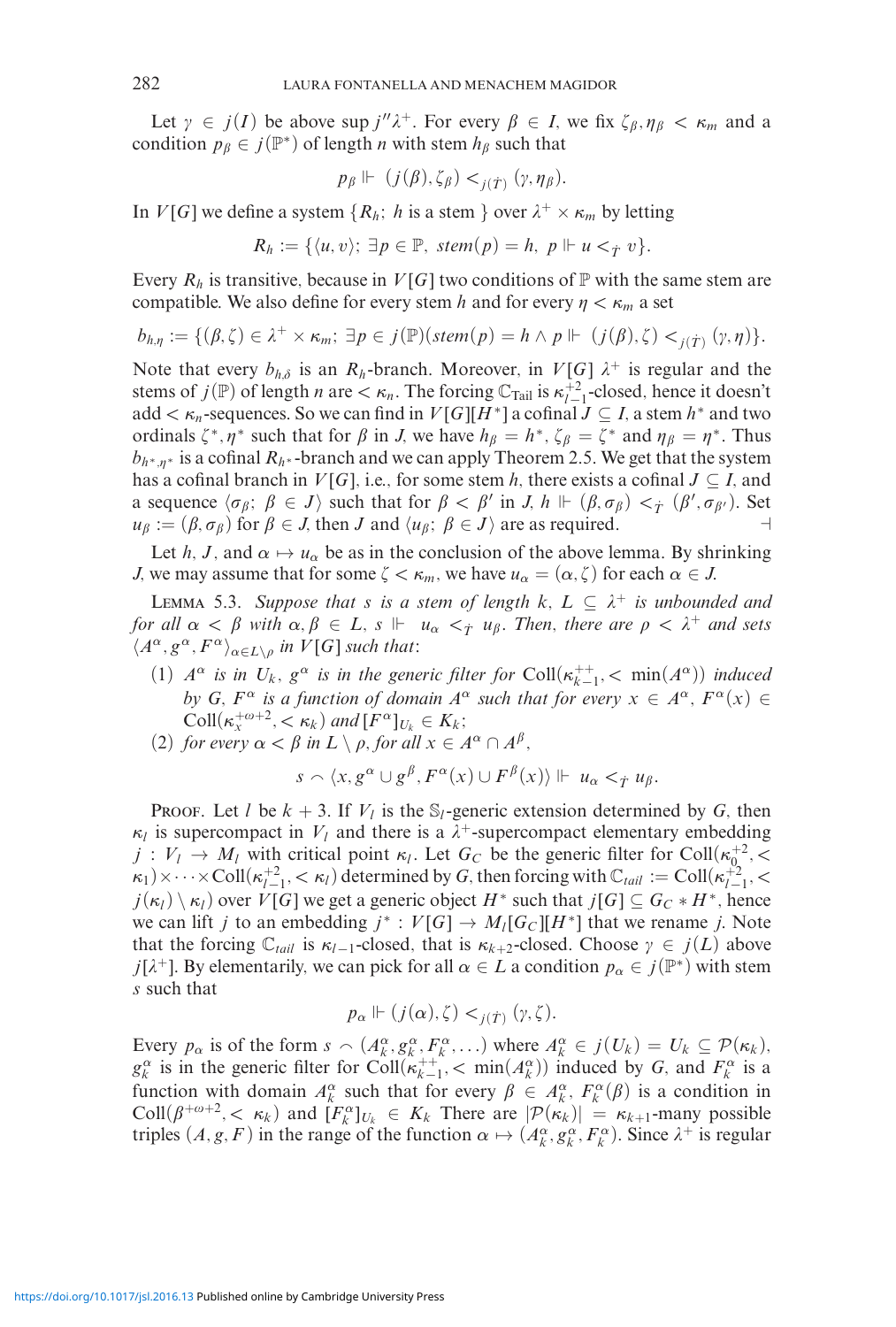in *V*[*G*][*H*<sup>\*</sup>] and  $\mathbb{C}_{tail}$  adds no sequences of length less than  $\kappa_{k+2}$ , the function  $\alpha \mapsto (A_k^{\alpha}, g_k^{\alpha}, F_k^{\alpha})$  must be constant on an unbounded subset *L'* of *L*. So there is  $(A^*, g^*, F^*)$  such that  $(A^*, g^*, F^*) = (A_k^{\alpha}, g_k^{\alpha}, F_k^{\alpha})$  for every  $\alpha \in L'.$ 

Now we step back to  $V[G]$  where we define E as the set of all triples  $(A, g, F)$  such that  $A \in U_k$ , g is in the generic filter for Coll $(\kappa_{k-1}^{++}, < \min(A))$  derived by *G*, and *F* is a function with domain *A* such that  $[F]_{U_k} \in K_k$  and  $F(x) \in \text{Coll}(x^{+\omega+2}, < \kappa_k)$  for all  $x \in A$ . For every  $(A, g, F) \in E$ , we define a relation  $R_{A,g,F}$  on  $L \times \{\zeta\}$ , by letting *a*  $R_{A,g,F}$  *b* when there exists a condition *p* such that  $p \restriction k + 1 = s \cap (A,g,F)$  and  $p \Vdash a \leq_T b$ . Then  $\{R_{A,g,F}\}_{(A,g,F)\in E}$  is a system, because for every two conditions  $p, p' \in \mathbb{P}^*$  extending  $s \cap (A, g, F)$  and forcing a statement  $\varphi$ , we can find a third condition  $q \leq p$ , p' extending  $s \sim (A, g, F)$  and forcing the same statement  $\varphi$ .

Now in *V*[*G*][*H*<sup>\*</sup>] we can define a system of branches for  ${R_{A,g,F}}_{(A,g,F)\in E}$  as follows. We let  $b_{A,g,F}$  be the set of all pairs  $(\alpha, \zeta)$  such that there is a condition p in  $j(\mathbb{P})$  such that  $p \restriction k + 1 = s \sim (A, g, F)$  and  $p \Vdash (j(\alpha), \zeta) <_{j(\dot{T})} (\gamma, \zeta)$ ) The triple  $(A^*, g^*, F^*)$  defined above determines a cofinal branch  $b_{A^*, g^*, F^*}$ . By Theorem 2.5 (applied to  $\mathbb{C}_{tail}$  which is  $\kappa_{k+2}$ -closed), a cofinal branch for the system exists also in *V*[*G*]. So there exists  $L^* \subseteq L$  and  $(A, g, F)$  such that for all  $\alpha < \beta$  in  $L^*$ , there exists a condition  $p \in \mathbb{P}^*$  extending  $s \cap (A, g, F)$  that forces  $u_\alpha \leq_T u_\beta$ .

Let  $\rho$  be the least element of  $L^*$  and, for every  $\alpha \in (L \setminus \rho) \setminus L^*$ , let  $\alpha^*$  be the least element of *L*<sup>∗</sup> above *α*. For *α* ∈  $(L\setminus\rho) \setminus L^*$  there exists  $(\bar{A}^\alpha, \bar{g}^\alpha, \bar{F}^\alpha)$  such that some condition extending  $s \sim (\bar{A}^\alpha, \bar{g}^\alpha, \bar{F}^\alpha)$  forces  $u_\alpha <_{\dot{T}} u_{\alpha^*}$ . So given  $\alpha \in L \setminus \rho$ , we define  $(A^{\alpha}, g^{\alpha}, F^{\alpha})$  as follows. If  $\alpha \in L^*$ , then we let  $(A^{\alpha}, g^{\alpha}, F^{\alpha})$  be  $(A, g, F)$ . If  $\alpha \notin L^*$ , then we let  $A^{\alpha}$  be a subset of  $A \cap \overline{A}^{\alpha}$  such that for every  $x \in A^{\alpha}$ ,  $\bar{F}^{\alpha}(x)$  and  $F(x)$  are compatible; we let  $g^{\alpha}$  be a condition in the generic filter for  $\text{Coll}(\kappa_{k-1}^{++}, \langle \min(A \cap \bar{A}^{\alpha})\rangle)$  induced by *G*, and we let  $F^{\alpha}(x) = \bar{F}^{\alpha}(x) \cup F(x)$ . The sequence  $\langle A^{\alpha}, g^{\alpha}, F^{\alpha} \rangle_{\alpha \in L \setminus \rho}$  is as required.

We are now ready for the final step.

Lemma 5.4. *In V* [*G*] *there exists a sequence of pairwise compatible conditions*  $\langle p_{\beta}; \beta \in J \setminus \rho \rangle$  *in*  $\mathbb{P}^*$  *with stem h where*  $\rho < \lambda^+$  *and for all*  $\beta < \beta'$  *in J the weakest common extension of*  $p_\beta$  *and*  $p_{\beta'}$  *forces in*  $\mathbb{P}^*$  *that*  $u_\beta < \gamma$  *u*<sub> $\beta'$ </sub>.

Proof. By induction on  $k < \omega$ , we define  $\langle \rho_k; k \ge n \rangle$ , and  $\langle A_k^{\alpha}, g_k^{\alpha}, F_k^{\alpha}; k \ge n \rangle$ ,  $\alpha \in J \setminus \rho_k$  such that:

(1) for all  $\alpha \in J \setminus \rho_k$ , we have  $A_k^{\alpha} \in U_k$ ,  $g_k$  is in the generic filter for Coll $(\kappa_{k-1}^{++}, <$  $\min(A_k^{\alpha})$  induced by *G*, and  $F_k^{\alpha}$  is a function with domain  $A_k^{\alpha}$  with  $[F_k^{\alpha}]_{U_k} \in$ *K<sub>k</sub>* such that  $F_k^{\alpha}(\beta) \in \text{Coll}(\beta^{+\omega+2}, < \kappa_k)$  for every  $\beta \in A_k^{\alpha}$ ;

(2) for all  $\beta < \beta'$  in  $J \setminus \rho_k$ , if *s* is a stem of the form

$$
h \smallfrown \langle \alpha_n, g_n, f_n, \ldots, \alpha_k, g_k, f_k \rangle
$$

such that for  $n \leq i \leq k$ ,  $\alpha_i \in A_i^{\beta} \cap A_i^{\beta'}$ ,  $g_i$  is in the generic filter for  $\text{Coll}(\kappa_{i-1}^{++}, \alpha_i)$  derived from *G*, and  $f_i \leq F_i^{\beta}(\alpha_i) \cup F_i^{\beta'}(\alpha_i)$ , there is a condition of  $\mathbb{P}^*$  with stem *s* that forces *u<sub>β</sub>*  $\lt_T$  *u*<sub>*8'*</sub>

 $\rho_n$  and  $\langle A_n^{\alpha}, g_n^{\alpha}, F_n^{\alpha}$ ;  $\alpha \in J \setminus \rho_n \rangle$  are given by the above lemma applied to *h*. Assume that we have defined  $\rho_k$ , and  $\langle A_k^{\alpha}, g_k^{\alpha}, F_k^{\alpha} \rangle$ ;  $\alpha \in J \setminus \rho_k$ , we want to define  $\rho_{k+1}$ , and  $\langle A_{k+1}^{\alpha}, g_{k+1}^{\alpha}, F_{k+1}^{\alpha}$ ;  $\alpha \in J \setminus \rho_{k+1}$ . For a stem  $s = \langle \alpha_0, g_0, f_0, \ldots, \alpha_k, g_k, f_k \rangle$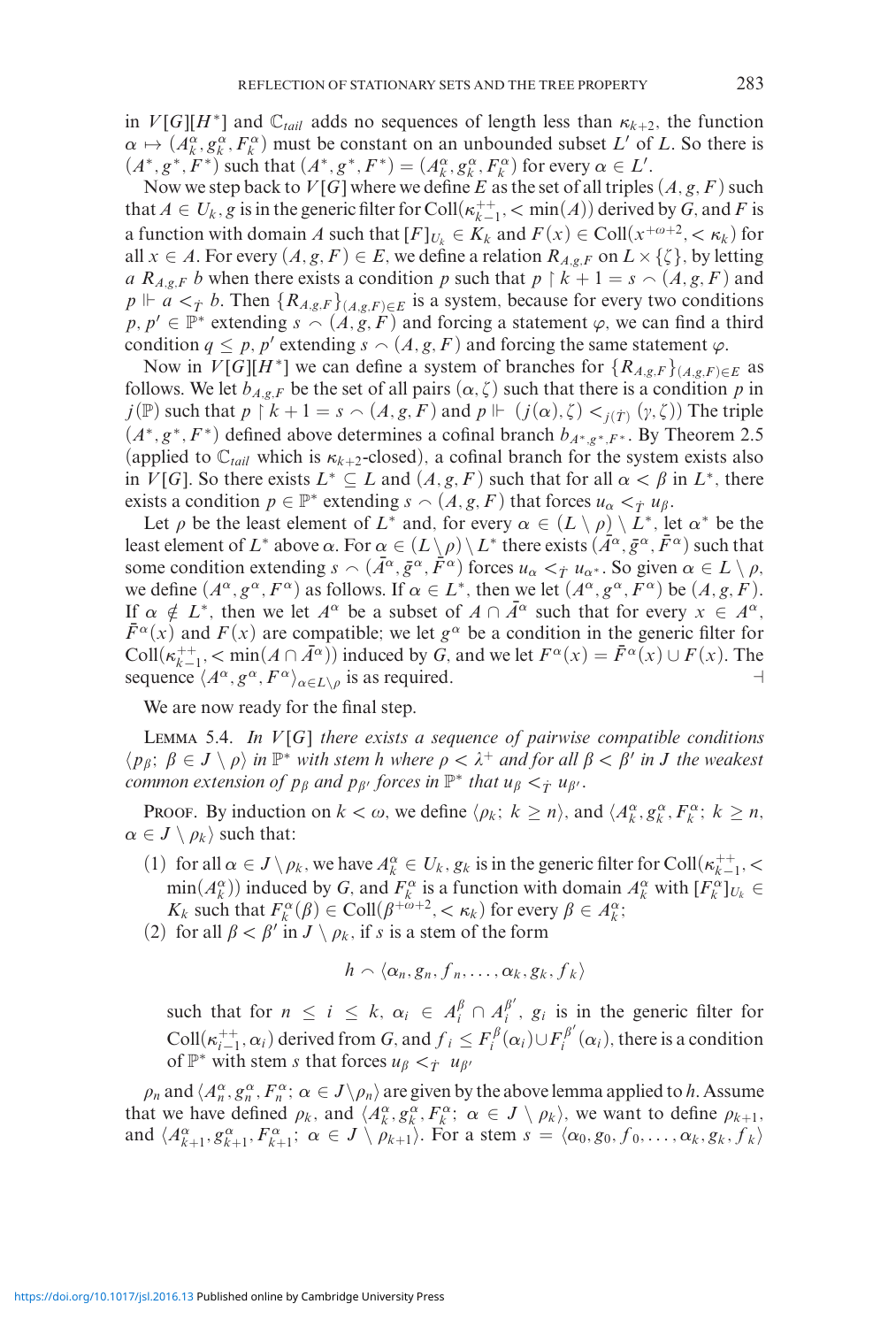extending *h* we let

 $J^s := {\alpha \in J \setminus \rho_k; \forall i \leq k, \alpha_i \in A_i^{\alpha}, g_i \leq g_i^{\alpha} \text{ and } f_i \leq F_i^{\alpha}(\alpha_i)}$ .

We define  $\rho^s$  as follows: if  $J^s$  is bounded in  $\lambda^+$ , then  $\rho^s$  is a bound; otherwise we let  $\rho^s$  and  $\langle A^{s,\alpha}, g^{s,\alpha}, F^{s,\alpha}; \alpha \in J^s \setminus \rho^s \rangle$  be given by the above lemma applied to *s* and  $J<sup>s</sup>$ *.* Let

 $p_{k+1} := \sup\{p^s : s \text{ is a stem of length } k+1 \text{ extending } h\}.$ 

For each  $\alpha \in J \setminus \rho_{n+1}$ , let

 $H_{\alpha}(k + 1) := \{s; s \text{ is a stem of length } k + 1 \text{ such that } h \subseteq s \text{ and } \alpha \in J^{s}\}.$ 

Note that the set  $A_{k+1}^{\alpha} := \bigcap_{s \in H_{\alpha}(k+1)} A^{s,\alpha}$  is in  $U_{k+1}$  and  $[F^{\alpha}]_{U_{k+1}} :=$  $\bigcup \{ [F^{s,\alpha}]_{U_{k+1}}; s \in H_\alpha(k+1) \}$  is in  $K_{k+1}$ . By shrinking  $A_{k+1}^\alpha$  we can assume that for all  $x \in A_{k+1}^{\alpha}$ ,  $F^{\alpha}(x) = \bigcup \{F^{s,\alpha}(x); x > \alpha_k\}$ . We let  $g^{\alpha}$  be the condition  $\bigcup_{s \in H_\alpha(k+1)} g^{s,\alpha}$ . We check that (1) and (2) hold for  $k+1$ . Condition (1) holds by construction. For condition (2), consider  $\alpha < \beta$  both in  $J \setminus \rho_{k+1}$  and suppose that  $s = h \sim \langle A_n, g_n, F_n, \dots, A_{k+1}, g_{k+1}, F_{k+1} \rangle$  is a stem of length  $k+2$ such that  $\alpha, \beta \in J^s$ . As both  $\alpha$  and  $\beta$  are in  $J^s$  and  $\rho_{k+1} < \alpha, \beta$ , we have that  $J<sup>s</sup>$  is unbounded and  $\rho<sup>s</sup>$  was obtained by applying the previous lemma. Therefore  $s \in H_\alpha(k+1) \cap H_\beta(k+1)$ ,  $\alpha_{k+1} \in A^{s,\alpha} \cap A^{s,\beta}$ ,  $g_{k+1} \leq g^{s,\alpha}, g^{s,\beta}$  and  $f_{k+1} \leq F^{s,\alpha}(\alpha_{k+1}) \cup F^{s,\beta}(\alpha_{k+1})$ . So by construction of  $A^{s,\alpha}, A^{s,\beta}, F^{s,\alpha}, F^{s,\beta}$  we have  $s \Vdash u_\alpha <_{\dot{T}} u_\beta$ .

This completes the definition. Finally, we let  $\rho := \sup_{n \leq \omega} \rho_n$  and for every  $\alpha \in$  $J \setminus \rho$ , we let  $p_{\alpha}$  be the condition  $h \sim \langle A_n^{\alpha}, g_n^{\alpha}, F_n^{\alpha}, \dots, A_j^{\alpha}, g_j^{\alpha}, F_j^{\alpha}, \dots \rangle$ . Then  $\langle p_{\alpha}; \alpha \in J \setminus \rho \rangle$  is as desired. Indeed, if  $\alpha < \beta$  are in  $J \setminus \rho$ , then  $p_{\alpha}$  and  $p_{\beta}$  are compatible in  $\mathbb{P}^*$  and if  $q \leq p_\alpha$ ,  $p_\beta$  is in  $\mathbb{P}^*$ , then by construction  $stem(q) \Vdash u_\alpha <_T u_\beta$ , i.e., there is a condition of  $\mathbb{P}^*$  with the same stem as *q* that forces  $u_\alpha <_{\dot{\tau}} u_\beta$ . Two conditions of  $\mathbb{P}^*$  with the same stem are compatible, hence  $q \not\vdash u_\alpha \nless_f u_\beta$ . It follows that the weakest common extension of  $p_{\alpha}$  and  $p_{\beta}$  forces  $u_{\alpha} < \tau u_{\beta}$ .

That completes the proof of Theorem 1.2.

**§6. Stationary set reflection and the failure of the tree property at**  $\aleph_{\omega^2+1}$ **. In this** section we show that the stationary set reflection at  $\aleph_{\omega^2+1}$  does not imply the tree property. We force from large cardinals a model of Δ<sub>N<sub>ω2</sub>, N<sub>ω2+1</sub></sub> where the tree property at  $\aleph_{\omega^2+1}$  fails, thus we demonstrate Theorem 1.3. The proof combines Magidor and Shelah's technique for getting  $\Delta_{\aleph_{\omega^2}, \aleph_{\omega^2+1}}$  with some ideas from Kunen's paper (see [2]).

We start by assuming the existence of infinitely many supercompact cardinals  $\langle \kappa_n \rangle_{n < \omega}$ ; as usual we assume that the sequence is increasing and that the supercompactness of each  $\kappa_n$  is indestructible by  $\kappa_n$ -directed closed forcings. We let  $\lambda := \lim_{n \leq \omega} \kappa_n$  and we assume that  $2^{\kappa_n} = \kappa_n^+$  for every  $n < \omega$ . We consider the following forcing notion  $\mathbb{R}$ : a condition *t* of  $\mathbb{R}$  is either the one-point tree  $\{0\}$  or an homogeneous tree  $t \subseteq \lambda^+ 2$  of successor height such that  $\langle 0 \rangle$  and  $\langle 1 \rangle$  are in *t*. R is partially ordered by end-extension. It is proven in Kunen's paper that forcing with  $\mathbb R$  adds a Suslin tree, let  $T$  be such a tree. Kunen observed that the iterated forcing  $\mathbb{R} * T$  is equivalent to a  $\lambda^+$ -closed forcing

$$
\mathbb{Q} := \{ (r, t); \ r \in \mathbb{R}, \ t \in r, \ \text{ht}(r) = \text{dom}(t) + 1, \ \text{and} \ r \Vdash t \in \dot{T} \}.
$$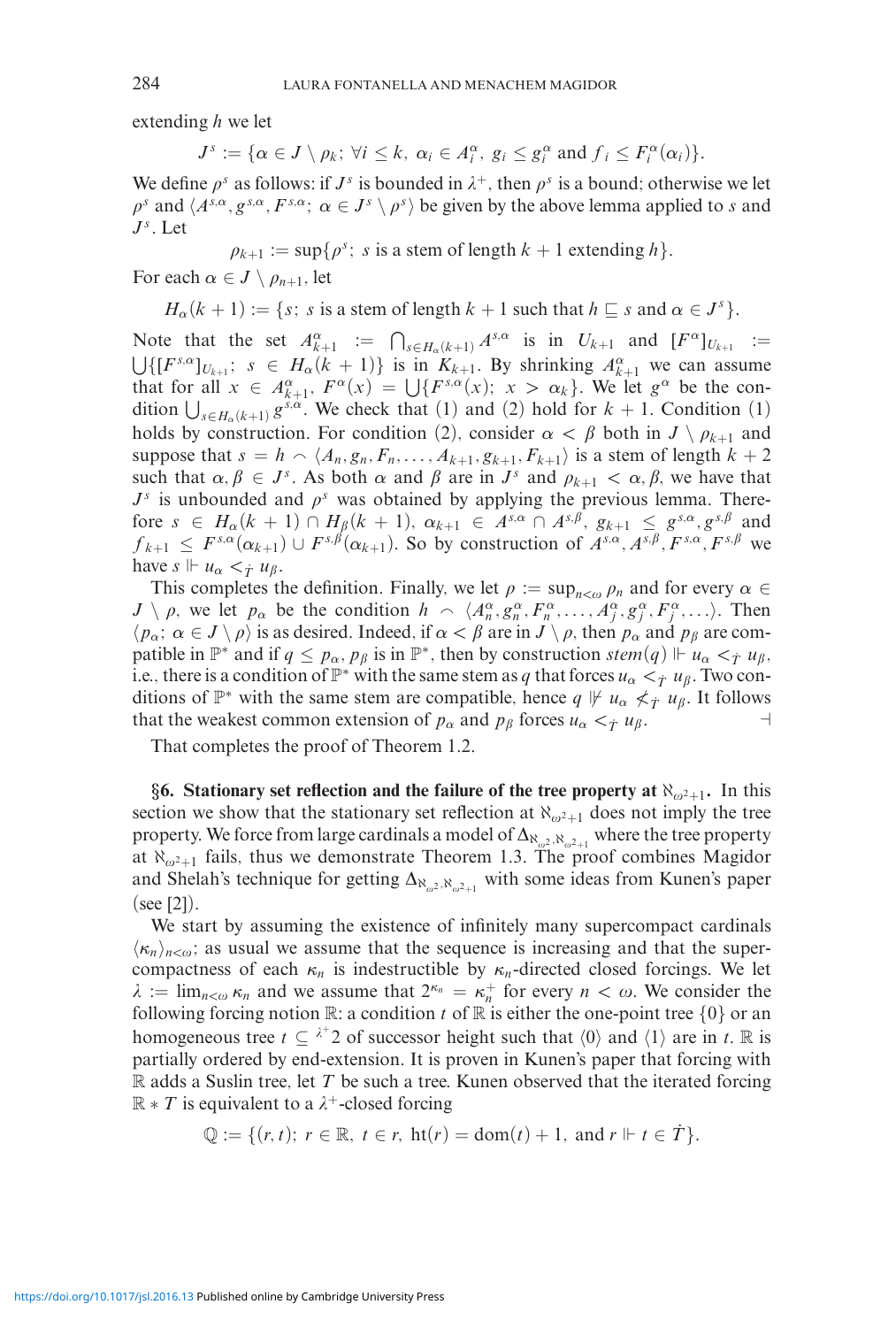We observe that  $\mathbb Q$  is even  $\lambda^+$ -*directed* closed: if  $\langle r_\alpha, t_\alpha \rangle_{\alpha < \lambda}$  is a directed sequence of conditions in  $\mathbb{Q}$ , then  $r := \bigcup_{\alpha < \lambda} r_\alpha$  is an homogeneous tree of height  $\gamma :=$  $\sup_{\alpha<\lambda}$  ht( $r_\alpha$ ) and  $t:=\bigcup_\lambda t_\alpha$  is a path through *r*. We can extend *r* to an homogeneous tree of height  $\gamma + 1$  by adding at level  $\gamma$  all sequences  $s \sim (t \setminus \alpha)$  such that  $s \in r$ , where  $t \setminus \alpha$  denotes the unique *s'* such that  $t \restriction \alpha \cap s' = t$ . This provides a common extension for the sequence  $\langle r_{\alpha}, t_{\alpha} \rangle_{\alpha < \lambda}$ .

Since we assumed that the supercompactness of each  $\kappa_n$  is indestructible by directed closed forcing,  $\kappa_n$  remains supercompact in  $V^{\mathbb{R}^*T}$  as well as in the model  $V^{(\mathbb{R} * T) \times \mathbb{S}_n}$  ( $\mathbb{S}_n$  denotes the same poset as in the previous sections). We use this fact to define in  $V$  a variation of the forcing  $\mathbb P$  discussed in the previous sections: each  $\dot{F}_n$  is replaced by an  $(\mathbb{R} * T) \times \mathbb{S}_n$ -name for a normal ultrafilter on  $\mathcal{P}_{\kappa_n}(\lambda^+)$ , and  $U_n$  denotes now the projection of such ultrafilter to a normal utrafilter on  $\kappa_n$ . Since  $2^{\kappa_n} = \kappa_n^+$  and forcing with  $(\mathbb{R} * T) \times \mathbb{S}_n$  does not add sets which are hereditarily of size  $\leq \kappa_n^+$ , once again we have  $U_n \in V$ . The generic filters  $K_i$  are defined as before.

We want to prove that forcing with  $\mathbb{R} * \mathbb{P}$  we obtain the desired model. Let be  $\mathbb{S} := \text{Coll}(\omega, \langle \kappa_0 \rangle \times \mathbb{S}_0)$ , and let  $G_{\mathbb{S}_0}$  be a generic filter for  $\mathbb{S}_0$  over *V*. As before, we denote by P<sup>∗</sup> the poset whose conditions are the conditions *p* of P such that the *S*-part of *p* is in  $G_{\mathbb{S}_0}$ .

We will need the following lemma.

LEMMA 6.1. *T is*  $\lambda^+$ -strategically closed in  $V^{\mathbb{R}}$ .

PROOF. *T* is  $\lambda^+$ -strategically closed if Even has a winning strategy in the game  $G_{\lambda+}(T)$  where two players Odd and Even take turns to play conditions  $t_\beta$  for  $\lambda^+$  many moves with Odd playing at odd stages and Even playing at even and limit stages. Even must play the maximal condition of  $T$  at move zero and, at move  $\beta$ , the condition  $t_{\beta}$  must be stronger than any condition played until then. Even wins the game if he can respond at any move. We describe the strategy as follows. At each move  $\beta$ , Even chooses a condition  $r_{\beta} \in \mathbb{R}$  in addition to  $t_{\beta} \in T$  in such a way that  $t_{\beta} \in r_{\beta}$ and  $ht(r_\beta) = \text{dom}(t_\beta) + 1$ . It follows that for every  $\beta$  even or limit, the pair  $(r_\beta, t_\beta)$ belongs to Q. The closure of Q ensures that Even can chose  $(r_\beta, t_\beta)$  at each stage.  $\exists$ 

**THEOREM 6.2.** *The tree property at*  $\aleph_{\omega^2+1}$  *fails in*  $V^{\mathbb{R}*\mathbb{P}}$ *.* 

PROOF. *T* is  $\lambda^+$ -Suslin in  $V^{\mathbb{R}}$ , we prove that forcing with  $\mathbb{S} * \mathbb{P}^*$  over  $V^{\mathbb{R}}$  does not add a cofinal branch to *T*; in particular *T* remains Aronszajn in  $V^{\mathbb{R}*\mathbb{P}}$  which is a submodel of  $V^{\mathbb{R} * \mathbb{S} * \mathbb{P}^*}$ . The forcing  $\mathbb{S}$  is a product of a forcing of size  $\kappa_0$ , namely Coll $(\omega, < \kappa_0)$ , with a  $\sigma$ -closed forcing, namely  $\mathcal{S}_0$ .  $\mathcal{S}_0$  is  $\sigma$ -closed, hence by Lemma 2.2 it cannot add cofinal branches to *T* over  $V^{\mathbb{R}}$ . The poset Coll $(\omega, < \kappa_0)$  is  $\lambda^+$ -Knaster in  $V^{\mathbb{R} \times \mathbb{S}_0}$ , therefore it cannot add cofinal branches to *T* over  $V^{\mathbb{R} \times \mathbb{S}_0}$ . It follows that *T* remains Aronszajn in  $V^{\mathbb{R} \times \mathbb{S}}$ .

CLAIM 6.3.  $\mathbb{P}^*$  *is*  $\lambda^+$ -*Knaster in*  $V^{\mathbb{R}*\mathbb{S}}$ .

PROOF. Given a sequence  $\langle p_{\beta}; \beta < \lambda^+ \rangle$  of conditions in  $\mathbb{P}^*$ , there exists  $n < \omega$ and a stationary set  $S^* \subseteq \lambda^+$  such that  $p_\beta$  has length *n* for every  $\beta \in S^*$ . The possible stems of  $\mathbb{P}^*$  length *n* are  $\leq \kappa_{n+1} < \lambda^+$  hence there exists *s* and a stationary subset  $S \subseteq S^*$  such that  $stem(p_\beta) = s$  for every  $\beta \in S$ . Two conditions of  $\mathbb{P}^*$  with the same stem are compatible, hence the conditions in the subsequence  $\langle p_\beta; \beta \in S \rangle$ are pariwise compatible.

It follows that P<sup>∗</sup> cannot add cofinal branches to *T,* hence *T* remains Aronszajn in  $V^{\mathbb{R} * \mathbb{S} * \mathbb{P}^*}$ . *.*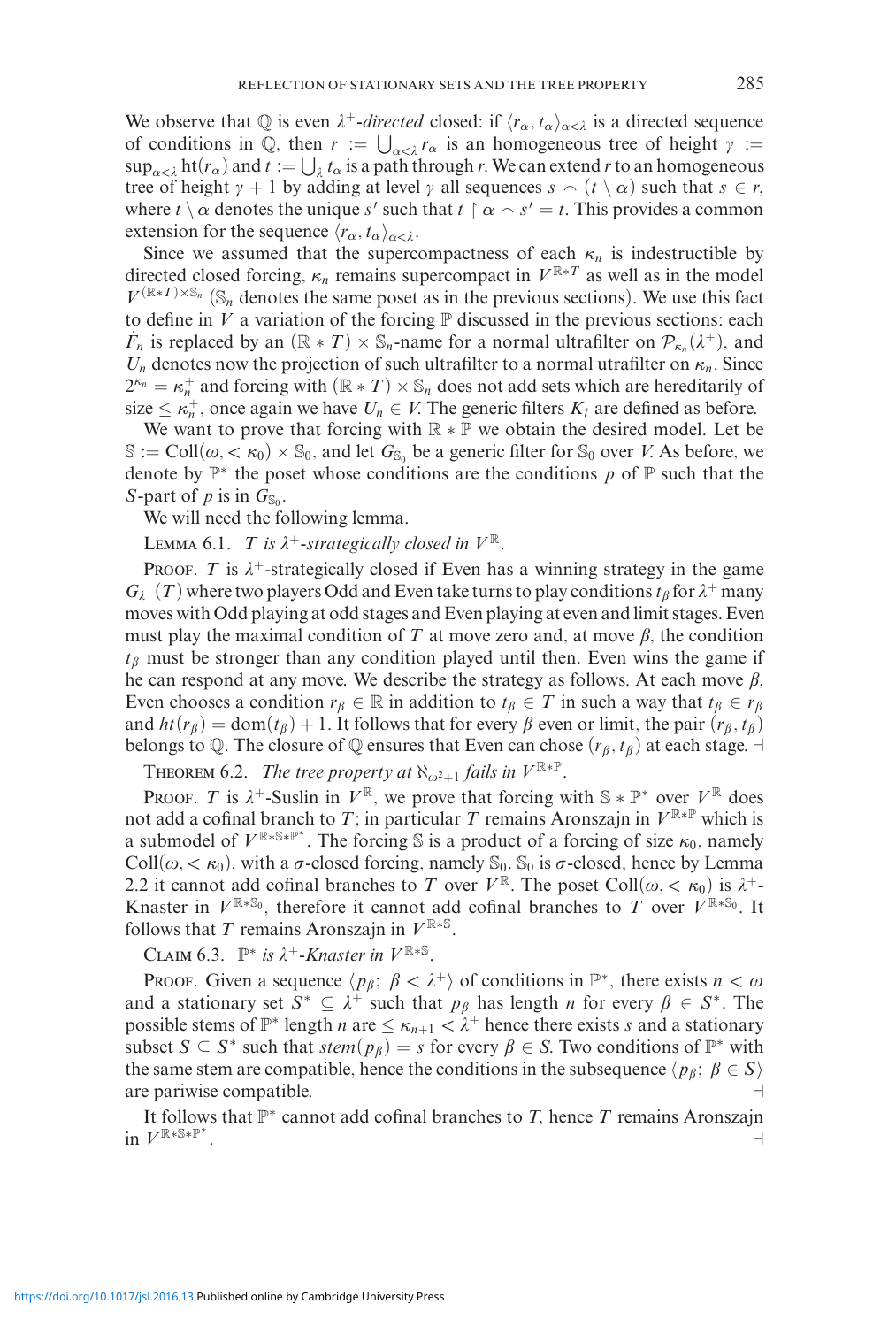Theorem 6.4.  $V^{\mathbb{R}*\mathbb{P}} \models \Delta_{\aleph_{\omega^2}, \aleph_{\omega^2+1}}.$ 

To prove the theorem we want to use the old argument from Magidor and Shelah's paper, the main difficulty is to deal with the presence of the generic Suslin tree T. For the argument to work, we need *T* to be  $\lambda^+$ -c.c. in  $V^{\mathbb{R} \times \tilde{\mathbb{S}}_n}$ ; this motivates the following lemma.

LEMMA 6.5. *For every*  $n < \omega$ , the tree *T* remains  $\lambda^+$ -Suslin in  $V^{\mathbb{R} \times \mathbb{S}_n}$ . PROOF. We work in  $V^{\mathbb{R}}$ . Let be  $s \in \mathbb{S}_n$  and  $\overline{A}$  such that

 $s \Vdash \dot{A}$  is a maximal antichain in *T*.

We let  $\theta$  be some regular cardinal much larger than any cardinal under discussion and let  $\mathcal{H}_{\theta}$  be some expansion of  $\langle H_{\theta}, \in \rangle$  by at most countably many constants, functions and relations including  $s$ ,  $T$ ,  $\mathbb{S}_n$  and everything relevant to this proof. We fix a  $\lambda^+$ -approximating sequence, namely a continuous increasing sequence  $\langle M_{\alpha}\rangle_{\alpha\in\lambda^+}$  of elementary substructures of  $\mathcal{H}_{\theta}$  of size  $\langle \lambda^+$  such that for all  $\alpha$ ,  $\lambda^+ \in M_\alpha$ ,  $\langle M_\beta; \beta \le \alpha \rangle \in M_{\alpha+1}$  and  $M_\alpha \cap \lambda^+$  is an ordinal of  $\lambda^+$ .

By Lemma 6.1 *T* is  $\lambda^+$ -strategically closed, we assume that every  $M_\alpha$  contains the corresponding strategy  $\tau$ .

CLAIM 6.6. *Given a model M in the approximating sequence, for every*  $k \geq n$ , *q* ∈  $\mathbb{S}_n$  *and*  $x \in T \cap M$ , *there exists*  $t^*$  >  $x$  *in*  $T \cap M$  *and a condition*  $q^* \leq q$  *with*  $q^* \restriction k = q \restriction k$  such that  $q^* \Vdash t^*$  is above some element of  $\dot{A}$ .

Proof. Let  $\{p_{\gamma}; \gamma < \kappa_k\}$  enumerate all the sequences  $\bar{q} \restriction k$  for  $\bar{q} \leq q$ . We inductively define a decreasing sequence of conditions  $\langle q_\alpha \rangle_{\alpha \in \kappa_k}$  in  $\mathbb{S}_n \cap M$  and an increasing sequence of nodes  $\langle t_\alpha \rangle_{\alpha \in \kappa_k}$  in  $T \cap M$  such that

- (1)  $q_0 := q$  and  $t_0 := x$ ,
- (2)  $q_\alpha \restriction k = q \restriction k$  for every  $\alpha$

moreover, we make sure that the nodes are chosen according to the strategy  $\tau$ . For *α* limit ordinal, we let  $q_\alpha$  be the union of all  $q_\beta$  where  $\beta < \alpha$ , and  $t_\alpha$  is the node given by the strategy  $\tau$  applied to  $\langle t_\beta \rangle_{\beta < \alpha}$ . Suppose that  $q_\alpha$  and  $t_\alpha$  are defined, we define  $q_{\alpha+1}$  and  $t_{\alpha+1}$  as follows. We denote by  $q_\alpha * p_\alpha$  the unique condition  $r \in \mathbb{S}_n$ such that  $r \upharpoonright k = p_\alpha$  and  $r(i) = q_\alpha(i)$  for all  $i \geq k$ . Let  $\varphi_\alpha$  be the statement:

"There is a condition  $\bar{q}$  compatible with  $q_{\alpha} * p_{\alpha}$  and there is a node  $t > t_{\alpha}$  such that  $\bar{q} \Vdash t$  is above some element of  $\vec{A}$ ."

If the statement is true, then we let  $t_{\alpha+1} > t$  be the node given by the strategy  $\tau$  and we let  $q_{\alpha+1}$  be given by

$$
q_{\alpha+1}(i) := \begin{cases} q_{\alpha}(i) & \text{if } i < k, \\ q_{\alpha}(i) \cup \bar{q}(i) & \text{otherwise.} \end{cases}
$$

If the statement is false, we let  $q_{\alpha+1}$  be  $q_{\alpha}$  and we let  $t_{\alpha+1}$  be  $t_{\alpha}$ .

Using the closure of  $\mathbb{S}_k$ , let  $q^*$  be a lower bound for  $\langle q_\alpha; \alpha \in \kappa_k \rangle$  (such a lower bound exists because the conditions in the sequence have the same *k*-lower part). We also let  $t^*$  be the node given by the strategy  $\tau$  applied to  $\langle t_\alpha; \alpha \in \kappa_k \rangle$ . By elementarity of *M* we can assume that both  $q^*$  and  $t^*$  belong to *M*. We show that

 $q^* \Vdash t^*$  is above some element of  $\dot{A}$ .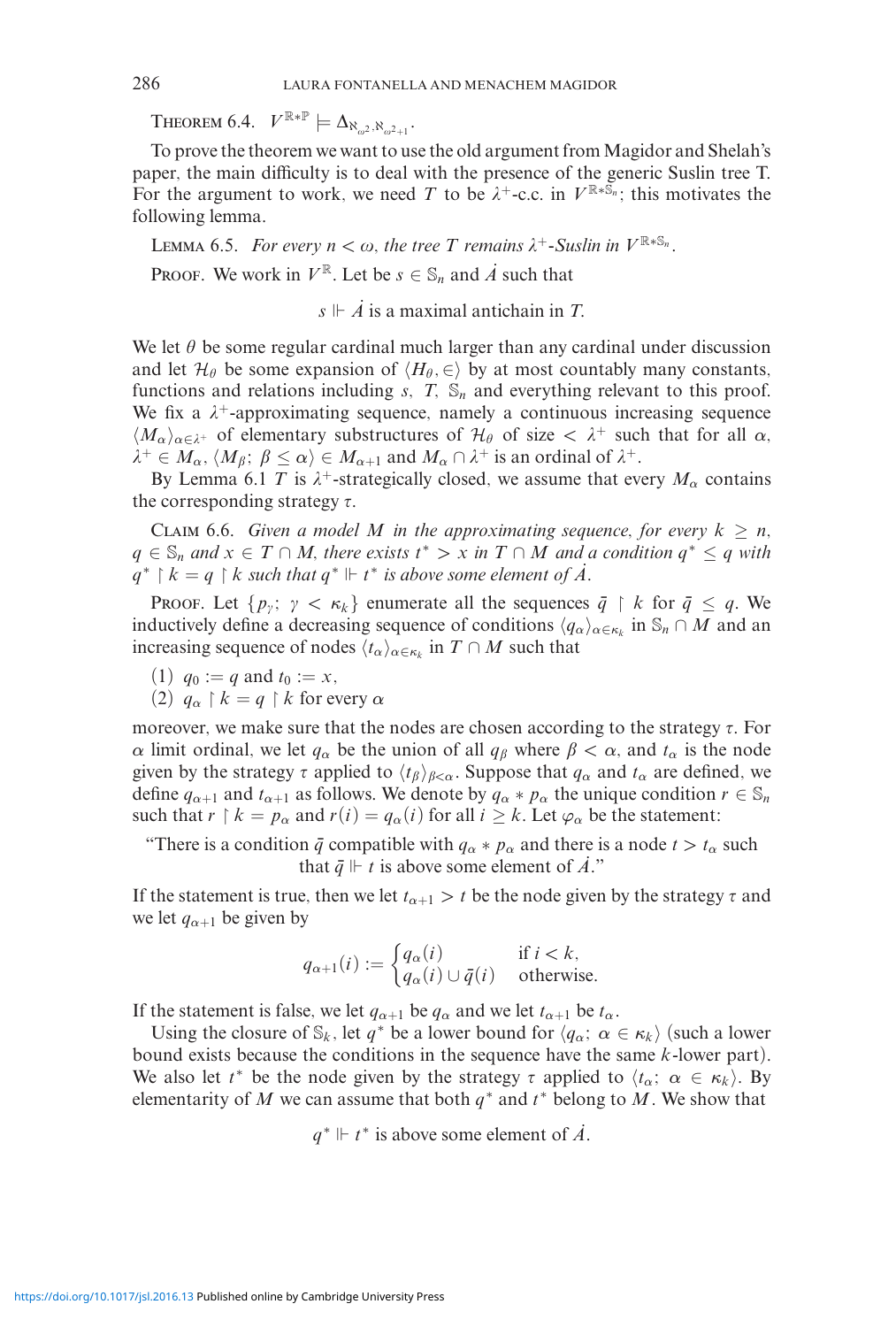Suppose otherwise, we will reach a contradiction.  $q^*$  forces that *A* is a maximal antichain, so we have

$$
q^* \Vdash t^*
$$
 is compatible with some element of  $\dot{A}$ .

Let be  $t^{**}$  and  $q^{**}$  be such that  $t^{**}$  is compatible with  $t^*$ ,  $q^{**} \leq q^*$  and  $q^{**}$  forces that  $t^{**}$  is in *A*. The sequence  $q^{**} \restriction k$  appears in the enumeration as  $p_\alpha$  for some *α*, so by construction  $q^{**}$  is compatible with  $q_\alpha * p_\alpha$  and  $t^{**}$  is compatible with  $t_\alpha$ . It follows that the statement  $\varphi_{\alpha}$  is true, hence  $t_{\alpha+1}$  and  $q_{\alpha+1}$  were defined so that  $t_{\alpha+1} > t_\alpha$  and

$$
q_{\alpha+1} \Vdash t_{\alpha+1}
$$
 is above some element of  $\dot{A}$ .

This prove that *q*∗∗ and *t*∗∗ are as required.

We resume the proof of the lemma. Using the claim, we can inductively define a decreasing sequence  $\langle s_{\alpha} \rangle_{\alpha < \lambda^{+}}$  such that

- (a)  $s_0 := s$  and  $s_\alpha \restriction k = s \restriction k$  for every  $\alpha$ ,
- (b) for every  $x \in T \cap M_\alpha$  there exists  $y > x$  in  $T \cap M_\alpha$  such that

 $s_{\alpha} \Vdash y$  is above some element of *A*.

Finally let be  $s_{\infty} := \bigcup_{\alpha < \lambda^+} s_{\alpha}$  and  $M_{\infty} := \bigcup_{\alpha < \lambda^+} M_{\alpha}$ . We show that

*s*<sub>∞</sub>  $\Vdash$  every element of *A*<sup>i</sup> can be extended to an element of *T* ∩ *M*<sub>∞</sub>;

this will complete the proof as  $T \cap M_\infty$  belongs to  $V^{\mathbb{R}}$  where *T* is  $\lambda^+$ -Suslin. Assume *s*<sub>∞</sub>  $\vdash$   $\dot{x}$  ∈  $\dot{A}$ , we take  $s \leq s$ <sub>∞</sub> and  $x \in T$  such that  $s \Vdash \dot{x} = x$ . By elementarity we can assume without loss of generality that  $x \in M_\infty$ . Let  $\alpha$  be the least ordinal such that  $x \in M_\alpha$ . By (*b*) there exists  $y > x$  in  $T \cap M_\alpha$  such that

*s<sub>α</sub>*  $\Vdash$  *y* is above some element of *A*.

In particular, *s*<sub>∞</sub> forces the same. By maximality of *A* we have *s*<sub>∞</sub>  $\Vdash$  *y* is above *x* that completes the proof of the lemma.  $\Box$ 

We are now ready to prove Theorem 6.4. From now on, we will essentially follow the arguments of [5] with minor adjustments.

Let  $G_{\mathbb{R}}$  be an  $\mathbb{R}$ -generic filter over *V*, let  $G_T$  be a *T*-generic filter over *V* [ $G_{\mathbb{R}}$ ] and let  $G_n$  be an  $\mathbb{S}_n$ -generic filter over *V*. In  $V[G_{\mathbb{R}}]$  we let  $p \in \mathbb{P}$ ,  $\dot{A}$ ,  $\dot{S}$  and  $\mu < \lambda$  be such that the *S*-part of  $p$  is in  $G_n$  and

 $p \Vdash \dot{A}$  is an algebra on  $\lambda^+$  with  $\mu$  operations and  $\dot{S} \subseteq \lambda^+$  is a stationary set.

Let  $l < \omega$  be such that  $\mu < \kappa_l$ , we can assume without loss of generality that the length of *p* is  $n > l$  and *p* forces that every ordinal in *S* has cofinality  $\langle \kappa_l \rangle$ . In any P-generic extension  $V[G_{\mathbb{R}}][G_{\mathbb{P}}]$  we can observe that for every  $\beta$  in  $\dot{S}$  there is a condition  $q_{\beta} \in G_{\mathbb{P}}$  such that  $q_{\beta} \Vdash \beta \in \dot{S}$ . Since there are less than  $\lambda^+$  many possible stems of  $q_{\beta}$ , there is a stationary subset *E* of *S* such that for every  $\beta \in E$ the stem of  $q_\beta$  is fixed. We can assume without loss of generality that the stem of  $p$ extends this fixed stem, hence *p* forces that

 $\dot{E} = \{ \beta < \lambda^+ \colon \exists q \leq p \text{ in } G_{\mathbb{P}} \text{ such that } stem(q) = stem(p) \text{ and } q \Vdash \beta \in \dot{S} \}$ 

is stationary in  $\lambda^+$ .

In the rest of the proof we will work in  $V[G_{\mathbb{R}} * G_T][G_n]$ , recall that  $\kappa_n$  is still supercompact in this model. We define  $\mathbb{P}_n^*$  to be the set of all conditions  $q \in \mathbb{P}$  of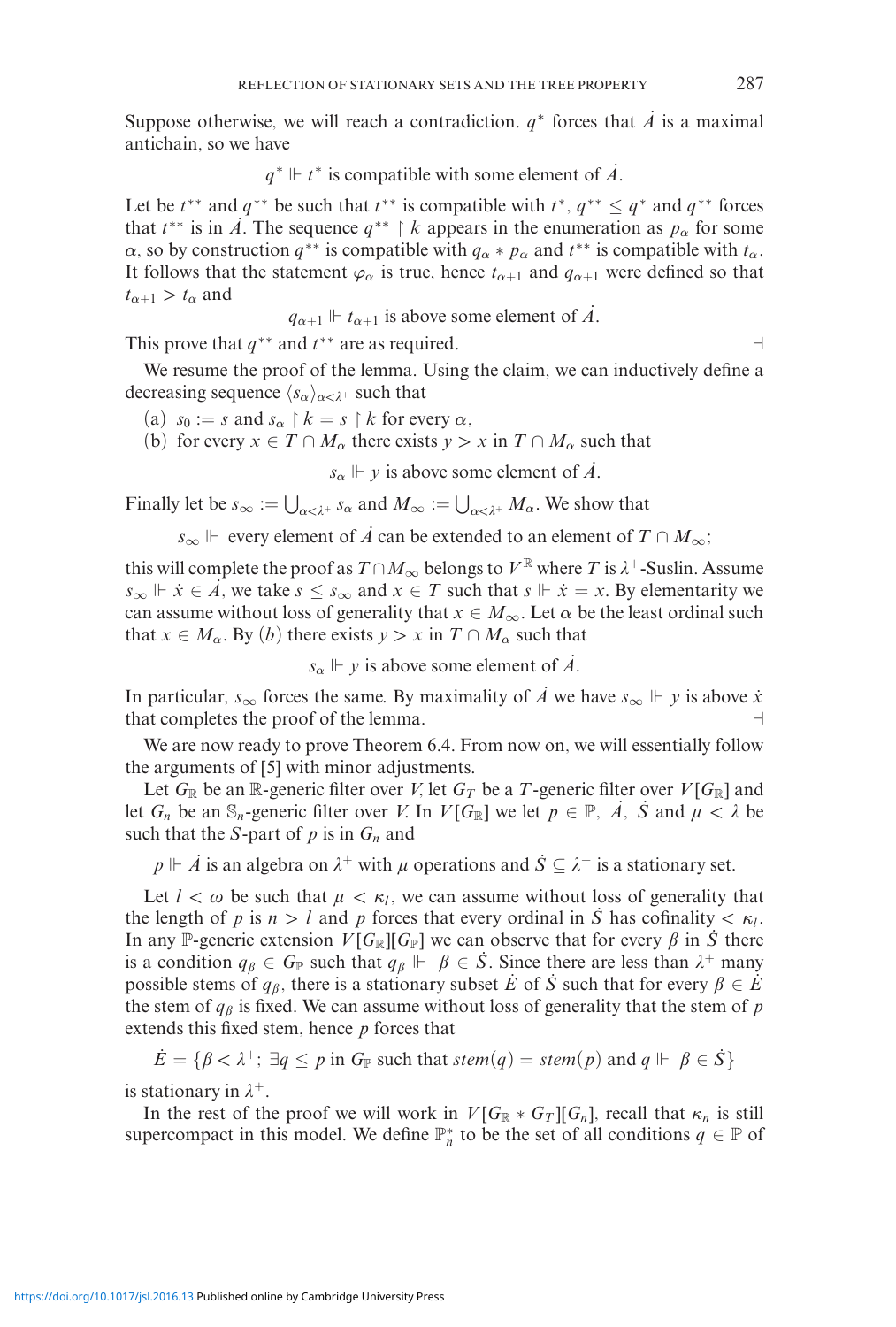length  $\geq n$  such that the  $S_n$ -part of *q* belongs to  $G_n$ . We let

 $E^* := {\alpha < \lambda^+; \exists q \le p \text{ in } \mathbb{P}_n^* \text{ with the same stem of } p \text{ such that } q \vDash \alpha \in \dot{E}}.$ 

LEMMA 6.7.  $V[G_{\mathbb{R}}][G_T][G_n] \models E^*$  *is a stationary subset of*  $\lambda^+$ *.* 

PROOF. Note that  $V[G_{\mathbb{R}}][G_T][G_n] = V[G_{\mathbb{R}}][G_n][G_T]$ . Assume for a contradiction that we can find in  $V[G_{\mathbb{R}}][G_{n}][G_{T}]$  a club  $C \subseteq \lambda^{+}$  which is disjoint from  $E^{*}$ . By Lemma 6.5, *T* is  $\lambda^+$ -c.c., so there exists a club  $D \subseteq C$  that lies in  $V[G_{\mathbb{R}}][G_n]$ , thus we can assume without loss of generality that *C* is in  $V[G_{\mathbb{R}}][G_n]$ . We work in  $V[G_{\mathbb{R}}]$ . As we did for S<sub>0</sub> in the previous section, we define an equivalence relation  $\sim$  on  $\mathbb{S}_n$  by

 $\langle g_i \rangle_{n-1 < i} \sim \langle h_i \rangle_{n-1 < i} \iff$  for large enough *i*,  $g_i = h_i$ .

For a condition  $r \in \mathbb{S}_n$ , we denote by [*r*] its equivalence class. Let  $H_n := \{ [r]; r \in \mathbb{S}_n\}$ *Gn*}*,* then we have

$$
V[G_{\mathbb{R}}] \subseteq V[G_{\mathbb{R}}][H_n] \subseteq V[G_{\mathbb{R}}][G_n].
$$

The same arguments for the proof of Proposition 4.5 show that  $\mathcal{S}_n/\sim$  is  $\lambda^+$ -c.c.

Therefore, we can assume that *C* lies in  $V[G_{\mathbb{R}}][H_n]$ . We fix a generic  $G_{\mathbb{P}}$  for  $\mathbb{P}$ over  $V[G_{\mathbb{R}}]$  and we let E be the interpretation of E in this model. We observe that *V*[ $G_{\mathbb{R}}$ ][ $G_{\mathbb{P}}$ ] is obtained by forcing with  $\mathbb{P}_n^*$  over *V*[ $G_{\mathbb{R}}$ ][ $G_T$ ][ $G_n$ ]. By the definition of *E*<sup>∗</sup> we have *E* ⊆ *E*<sup>∗</sup>. By Lemma 4.4 we have  $V[G_{\mathbb{R}}][H_n] ⊆ V[G_{\mathbb{R}}][G_{\mathbb{P}}]$ *,* in particular *C* belongs to  $V[G_{\mathbb{R}}][G_{\mathbb{P}}]$ , but *C* is disjoint from  $E^*$ , hence from *E*. That contradicts the fact that *E* is stationary in  $V[G_{\mathbb{R}}][G_{\mathbb{P}}]$ .

Now we define in  $V[G_{\mathbb{R}}][G_T][G_n]$  a forcing notion  $\mathbb{C}_n$  whose conditions are sequences  $\langle \alpha_0, g_0, f_0, \ldots, \alpha_{n-1}, g_{n-1}, f_{n-1}, s \rangle$  such that

- (1)  $\langle \alpha_0, \ldots, \alpha_{n-1} \rangle$  is the  $\alpha$ -part of *p*;
- (2)  $\langle f_0, \ldots, f_{n-1} \rangle$  belongs to  $\prod_{i \leq n} \text{Coll}(\alpha_i^{+\omega+2}, \kappa_i);$
- (3)  $\langle g_0, ..., g_{n-1} \rangle$  belongs to  $\prod_{i < n}$  Coll( $\kappa_{i-1}^{+o+2}$ , < α<sub>*i*</sub>);
- (4)  $s \in \text{Coll}(\kappa_n^{++}, < \kappa_n)$ .

The ordering is:

$$
\langle \alpha_0, g_0, f_0, \ldots, \alpha_{n-1}, g_{n-1}, f_{n-1}, s \rangle \leq \langle \alpha_0, g'_0, f'_0, \ldots, \alpha_{n-1}, g'_{n-1}, f'_{n-1}, s' \rangle
$$

if and only if for all *i*,  $f_i \leq f'_i$ ,  $g_i \leq g'_i$  and  $s \leq s'$ . Let  $G_{\mathbb{C}_n}$  be any generic filter for  $\mathbb{C}_n$  that contains the stem of *p*. In *V*[*G*<sub>R</sub>][*G<sub>T</sub>*][*G<sub>n</sub>*][*G*<sub>C<sub>n</sub>] we define  $\mathbb{P}_n^{**} \subseteq \mathbb{P}_n^*$  as the</sub> set of all conditions *q* of length *n* such that the stem of *q* is in the generic  $G_{\mathbb{C}_n}$  for  $\mathbb{C}_n$ . Every two elements of  $\mathbb{P}_n^{**}$  are compatible. Moreover, by the closure of  $\mathbb{S}_n \times \mathbb{C}_n$ we have that  $\mathbb{P}_n^{**}$  is  $\sigma$ -closed. Both  $\mathbb{P}_n^*$  and  $\mathbb{P}_n^{**}$  satisfy the property that for every statement  $\varphi$  in the forcing language of  $\mathbb P$  there exists  $r \in \mathbb{P}_n^*$ , respectively  $r \in \mathbb{P}_n^{**}$ , such that  $r \leq p$  and  $r$  decides  $\varphi$  (see [5, Lemmas 6 and 8]).

We are going to define an algebra  $A^*$  in  $V[G_{\mathbb{R}}][G_T][G_n][G_{\mathbb{C}_n}]$  that will represent a version of the algebra  $\vec{A}$ . Without loss of generality we can assume that the order type of  $\vec{A}$ , namely the sequence of the cardinals specifying for each  $n$  how many *n*-ary operations are in *A*, is in *V* [R]. The algebra  $A^*$  will be generated by finite sequences of ordinals less than  $\lambda^+$ . We must specify for each two terms, whether they denote the same element of the algebra, thus the elements of *A*<sup>∗</sup> are actually the equivalence classes of terms. Suppose that  $\vec{A}$  can be written as  $\langle \lambda^+, \langle \dot{o}_i \rangle_{i \leq \mu} \rangle$ . We can assume without loss of generality that one of the operations of *A* is the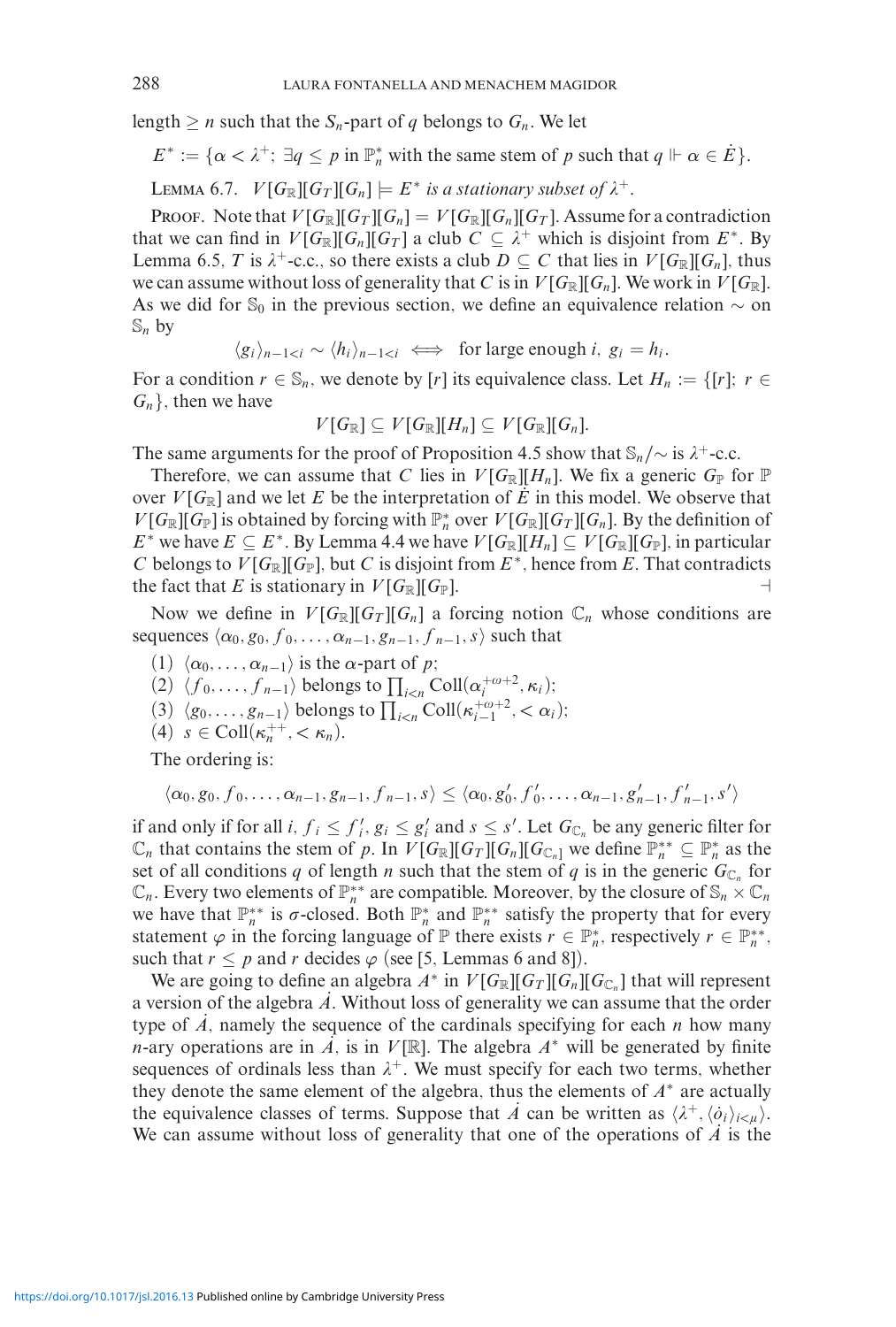identity on the terms of the algebra. Given  $\rho, \eta < \mu$  and given two sequences of ordinals  $\vec{\beta}$  and  $\vec{\gamma}$  in  $\lambda^+$ , we let  $\rho(\vec{\beta}) = * \eta(\vec{\gamma})$  if some condition *q* in  $\mathbb{P}_n^{**}$  forces that  $\dot{\rho}_0(\vec{\beta}) = \dot{\rho}_n(\vec{\gamma})$  (in the sense of the forcing language for P). The elements of *A*<sup>∗</sup> are the equivalence classes under the relation  $=$ <sup>\*</sup>. Note that  $A$ <sup>\*</sup> is well defined because any two conditions of P∗∗ *<sup>n</sup>* are compatible.

We define an ordering on  $A^*$  by letting  $\rho(\vec{\beta}) <^* \eta(\vec{\gamma})$  if some condition of  $\mathbb{P}_n^{**}$ forces that  $\dot{\sigma}_o(\vec{\beta}) < \dot{\sigma}_n(\vec{\gamma})$  as ordinals.

LEMMA 6.8 ([5, Lemmas 9, 10, 11]). *A*<sup>\*</sup> *is well ordered by*  $\lt^*$  *in order type*  $\lambda^+$ *.* 

Now we work in  $V[G_{\mathbb{R}}][G_T][G_n]$  where we let  $A^*$  be a  $\mathbb{C}_n$ -term for the algebra  $A^*$ . Let *U*<sup>∗</sup> be the interpretation of  $\dot{F}_n$  in this model (recall that  $\dot{F}_n$  was an  $(\mathbb{R} \times T) \times \mathbb{S}_n$ name for a normal ultrafilter on  $\mathcal{P}_{\kappa_n}(\lambda^+)$  and  $U_n$  is the projection of such an ultrafilter). We let *j* be the supercompact elementary embedding corresponding to  $U^*$ . We consider  $\theta$  a regular cardinal much larger than any cardinal under discussion and we let  $\mathcal{H}_{\theta} := \langle H_{\theta}, \lambda^+, E^*, \mathbb{P}_n^*, p, \mathbb{C}_n, \dot{A}^* \rangle$ . We define

$$
B:=\{M\cap\lambda^+;\ M\prec\mathcal{H}_{\theta},\ |M|<\kappa_n,\ M\cap\lambda^+\in\bigcap_{W\in U^*\cap M}W\}.
$$

Since  $j[\lambda^+] \in j(B)$ , we have  $B \in U^*$ . We let

 $B^* := \{ X \in \mathcal{P}_{\kappa_n}(\lambda^+); X \cap \kappa_n \text{ is inaccessible, } o.t. (X) = (X \cap \kappa_n)^{+o+1}, \}$  $E^* \cap X$  is stationary in sup $(X)$ ,

then  $B^*$  also belongs to  $U^*$ .

 $\text{LEMMA } 6.9.$  *Let*  $X \in B \cap B^*$  *such that*  $X \cap \kappa_n \in A_n^p$  *and let*  $M \prec \mathcal{H}_{\theta}$  *be witnessing the fact that*  $X \in B$ . *There exists a condition*  $q \in \mathbb{P}_n^*$  *of length*  $n + 1$  *such that*  $\alpha_n^q = X \cap \kappa_n$  *and q extends every extension of p in*  $\mathbb{P}_n^* \cap M$  *with the same stem as p*.

PROOF. The proof is just as in [5, Lemma 13] we include it for the sake of completeness. Let  $\alpha_n := X \cap \kappa_n$ . We use the closure of  $\mathbb{S}_n$  to define *q* as

 $\langle \alpha_0, g_0, f_0, \ldots, \alpha_{n-1}, g_{n-1}, f_{n-1}, \alpha_n, g_n, f_n^*, A_{n+1}^*, g_{n+1}^*, F_{n+1}^*, \ldots \rangle$ 

where

- (1)  $\alpha_0, g_0, f_0, \ldots, \alpha_{n-1}, g_{n-1}, f_{n-1}, \alpha_n, g_n$  are like in *p*;
- $(2)$  for  $j > n$ ,  $A_j^* := \bigcap_{W \in U_j \cap M} W;$
- (3) for *j* > *n*,  $g_j^*$  is the union of the *j*-th components of  $G_n \cap M$ ;
- $(4)$   $f_n^* := \bigcup \{ F(\alpha_n); F \in M, [F]_{U_n} \in K_n \};$
- $(5)$  for  $j > n$ ,  $F_j^*(\beta) := \bigcup \{ F(\beta); F \in M, [F]_{U_j} \in K_j \}.$

Every  $A_j^*$  belongs to  $U_j$  because the cardinality of M is less than  $\kappa_n < \kappa_j$ (moreover,  $U^* \cap M$  belongs to V by the closure of  $(\mathbb{R} * T) \times \mathbb{S}_n$ , so we are intersecting a family of sets in *V* ).

We show that  $f_n^*$  is in Coll $(\alpha_n^{+\omega+2}, \langle \kappa_n \rangle)$ : we assumed that *X* belongs to every  $W \in U_n^* \cap M$ , hence, since  $U_n$  is the projection of  $U_n^*$ , we have  $X \cap \kappa_n = \alpha_n \in W$ for  $W \in U_n \cap M$ . If  $F, F' \in M$  and  $[F]_{U_n}, [F']_{U_n} \in K_n$ , then the set  $P := \{ \beta <$  $\kappa_n$ ;  $F(\beta)$  and  $F^*(\beta)$  are compatible} belongs to  $U_n$  and we have  $P \in U_n \cap M$ , so  $\alpha_n \in P$ . It follows that  $f_n^*$  is the union of  $|M|$  many mutually compatible conditions of Coll $(\alpha_n^{+\omega+2}, < \kappa_n)$  and by the closure of  $\mathbb{S}_n$  this union is in  $V[G_{\mathbb{R}}]$ . We have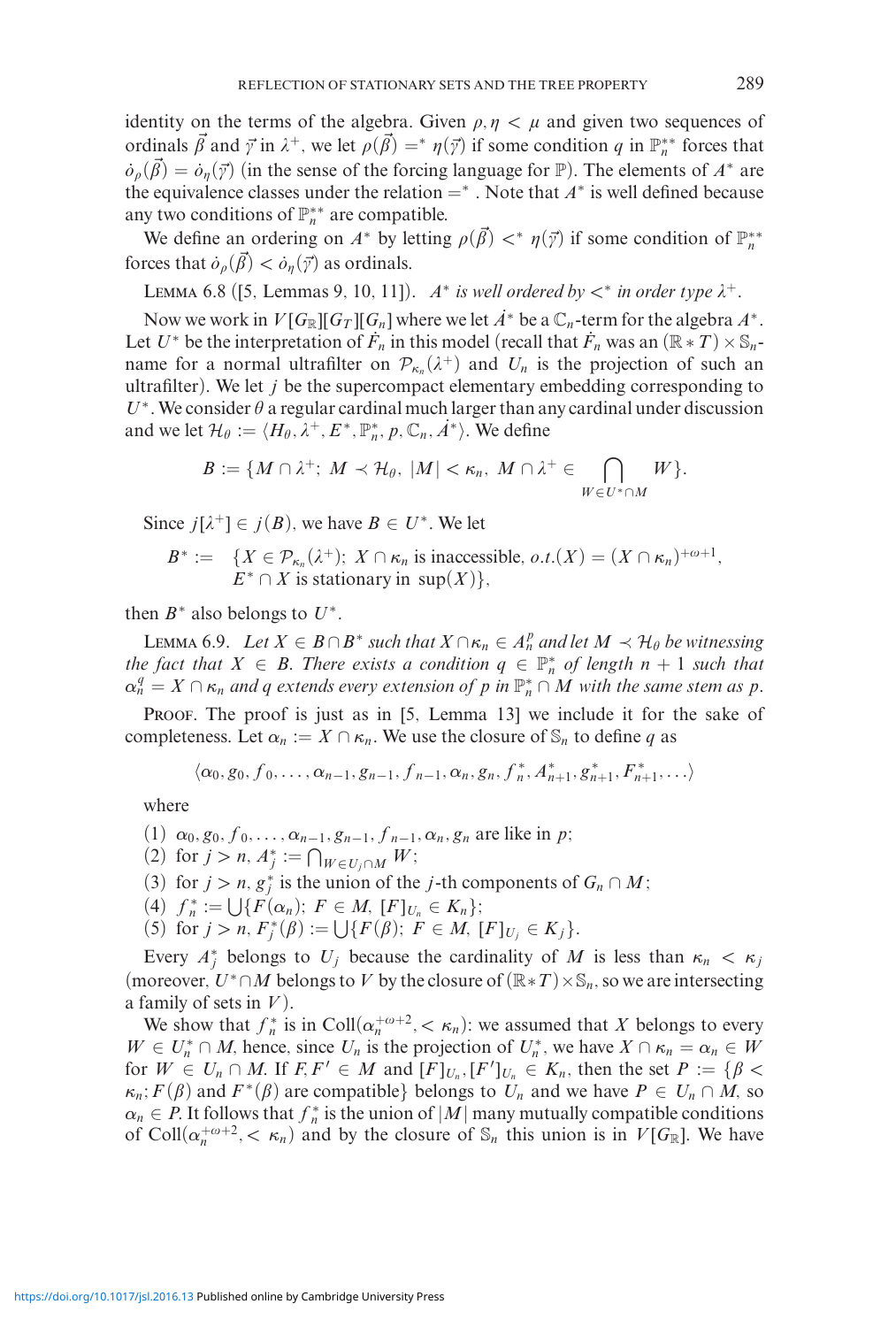$|M| = |X| = \alpha_n^{+\omega+1}$ , hence  $f_n^*$  is in Coll $(\alpha_n^{+\omega+2}, < \kappa_n)$ . The same argument show that the  $F_j^*$  are well defined.

We resume the proof of the theorem. Take  $X \in B \cap B^*$  and let M witness the fact that *X* is in *B*. Let  $\alpha = X \cap \kappa_n = M \cap \kappa_n$  and let *q* be as in Lemma 6.9.

Claim 6.10. *q forces that the subalgebra of A*˙ *generated by X has the same order type as X and X is cofinal in it.*

PROOF. We sketch the proof, for more details see [5, p. 804]. Let  $\mathcal{B}^*$  be the subalgebra of  $A^*$  generated by *X*. It is not difficult to see that  $B^*$  has order type  $|X|$  and *X* is cofinal in it. B<sup>∗</sup> is defined in  $V[G_{\mathbb{R}}][G_T][G_n][G_{\mathbb{C}_n}]$ , nevertheless by the  $\kappa_n$ -c.c. of  $\mathbb{C}_n$  we can see that  $\mathcal{B}^*$  exists in the smaller model  $V[G_{\mathbb{R}}][G_T][G_n][J]$ , where *J* is the generic object added by  $G_n$  for the set of all conditions in  $\mathbb{C}_n$  that have as last coordinate a condition in  $Coll(\kappa_{n-1}, < \alpha_n^q)$  (instead of  $Coll(\kappa_{n-1}, < \kappa_n))$ ). By the closure of  $(\mathbb{R} * T) \times \mathbb{S}_n$ , we have  $\mathcal{B}^* \in V[G_{\mathbb{R}}][J]$ . Now, let  $G_{\mathbb{P}} \subseteq \mathbb{P}$  be a generic filter for  $\mathbb P$  containing the condition *q*. Since the stem of *q* is in *J*, we have  $V[G_{\mathbb{R}}][J] \subseteq V[G_{\mathbb{R}}][G_{\mathbb{P}}]$ *.* Thus  $\mathcal{B}^*$  is in  $V[G_{\mathbb{R}}][G_{\mathbb{P}}]$ *.* Let  $\mathcal{A} := (\lambda^+, \langle o_{\rho} \rangle_{\rho < \mu})$  be the interpretation of  $\overline{A}$  by  $G_{\mathbb{P}}$  and let  $\overline{B}$  be the subalgebra of  $\overline{A}$  generated by *X*. To prove the claim, it suffices to show that B is isomorphic to  $B^*$  via an isomorphism that is the identity on X. The isomorphism associates to  $o<sub>o</sub>(\vec{\beta})$  the equivalence class of  $\rho(\vec{\beta})$ , denoted  $[\rho(\vec{\beta})]$ . To show that this is an isomorphism, consider  $[\rho(\vec{\beta})]$  and  $[\eta(\vec{y})]$  two terms of  $\mathcal{B}^*$  and suppose that  $[\rho(\vec{\beta})] = [\eta(\vec{y})]$  (resp.  $[\rho(\vec{\beta})] < [\eta(\vec{y})]$ ) in the sense of  $B^*$ . This means that there exists  $r \leq p$  with the same stem as p and there exists  $t \in J$  such that, if  $r^*$  is a condition like  $r$  except that the stem is  $t$ , then  $r^*$  forces that  $\dot{\sigma}_{\rho}(\vec{\beta}) = \dot{\sigma}_{\eta}(\vec{\gamma})$  (resp.  $\dot{\sigma}_{\rho}(\vec{\beta}) < \dot{\sigma}_{\eta}(\vec{\gamma})$ ). By elementarity of *M*, we can assume that  $r \in M$ , hence  $q \leq r$ , so  $r \in G_{\mathbb{P}}$ . By definition of *J*, we have  $r^* \in G_{\mathbb{P}}$ , therefore  $o_{\rho}(\vec{\beta}) = o_{\eta}(\vec{\gamma})$  (resp.  $o_{\rho}(\vec{\beta}) < o_{\eta}(\vec{\gamma})$ ). That completes the proof of the claim.

In conclusion,  $q$  forces that the order type of  $X$  is a regular cardinal. Since  $\alpha_n^q = X \cap \kappa_n$ , the order type of *X* is  $(X \cap \kappa_n)^{+\omega+1} = (\alpha_n^q)^{+\omega+1}$  and no cardinal are collapsed between  $\alpha_n$  and  $\alpha_n^{+\omega+2}$ . We also note that for  $\beta \in E^* \cap X$ , some extension of *p* in  $\mathbb{P}_n^*$  with the same stem forces  $\beta \in E$ , but by elementarity such an extension is in *M*, so *q* extends it, hence *q* forces  $\beta \in E$ . Since  $X \in B^*$ , we have  $X \cap E^*$  is stationary in the sup $(X)$ , so we get that *q* forces that the subalgebra generated by X is a witness to  $\Delta_{\aleph_{\omega^2},\aleph_{\omega^2+1}}$ . The other direction is analogous, so that completes the proof of Theorem 6.4 and consequently of Theorem 1.3.

*§***7. Acknowledgements.** The authors wish to thank the referee for carefully reading our manuscript and for many useful comments. The research of the first author was supported by the *European Commission* under a *Marie Curie Intra-European Fellowship* through the project # 624381 (acronym LAPSCA).

## REFERENCES

[1] P. Eklof, *On the existence of κ free Abelian groups*. *Proceedings of the American Mathematical Society*, vol. 47 (1975), pp. 65–72.

[2] K. Kunen, *Saturated ideals*, this Journal, vol. 43 (1978), no. 1, pp. 65–76.

[3] R. Laver, *Making the supercompactness of κ indestructible under κ-directed closed forcing*. *Israel Journal of Mathematics*, vol. 29 (1978), pp. 385–388.